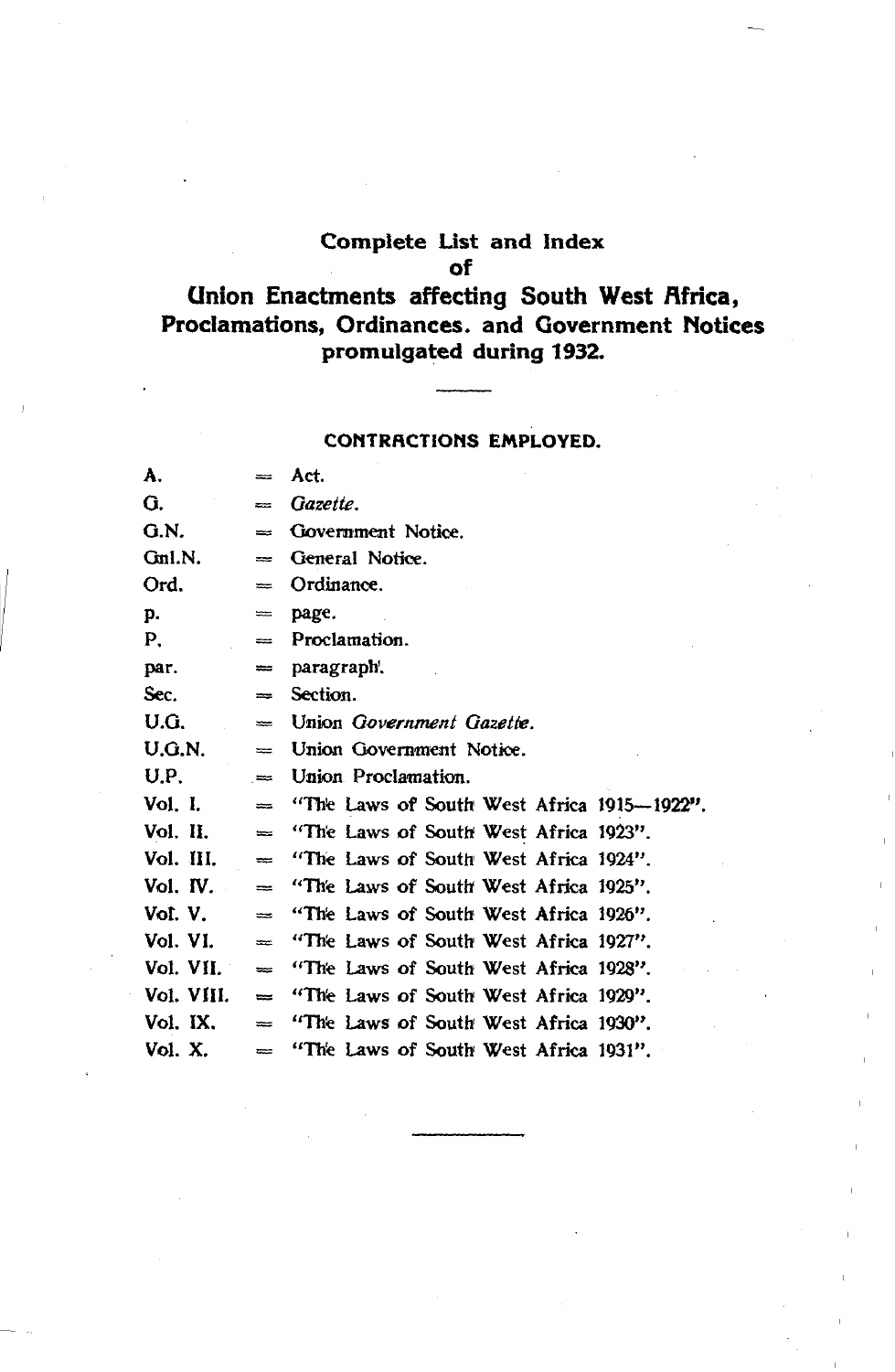| No.                            | Date.    | Subject.                                                                                                 | Remarks.                                                         | Page. |
|--------------------------------|----------|----------------------------------------------------------------------------------------------------------|------------------------------------------------------------------|-------|
|                                |          | Part 1: Union Legislation.                                                                               |                                                                  |       |
| A.49/                          | 19/1/32  | Export Subsidies Act, 1931                                                                               |                                                                  | 2     |
| 1931<br>A.26/<br>1932          | 2/6/32   | Mining Rights (South West Africa)<br>Act, 1932                                                           |                                                                  | 10    |
| U.P.9/<br>1932                 | 19/1/32  | Application of Exports Subsidies<br>Act, 1931, to the Mandated Terri-<br>tory of South West Africa,      |                                                                  | 12    |
| U.P. 23/                       | 29/1/32  | Importation Prohibitions                                                                                 |                                                                  | 12    |
| 1932<br>U.P. 57/<br>1932       | 9/4/32   | Subsidiy on Certain Exports from<br>South West Africa                                                    |                                                                  | 14    |
| U.P. 76/<br>1932               | 26/5/32  | Payment of Subsidy on Certain<br>Exports from the Mandated Terri-<br>tory of South West Africa           | U.P. 57/1932<br>amended                                          | 16    |
| U.P. 107/<br>1932              | 6/7/32   | Legislative Assembly: Extension of<br>Duration                                                           | A. 42/1925<br>amended                                            | 18    |
| U.P. 137/<br>1932              | 13/8/32  | Payment of Subsidy on Certain<br>Exports from the Mandated Terri-<br>tory of South West Africa           | U.P. 57/1932<br>and U.P. 76/<br>1932 amended                     | 18    |
| U.P. 202/<br>1932              | 7/11/32  | Payment of Subsidy on<br>Certain<br>Exports from the Mandated Terri-<br>tory of South West Africa        |                                                                  | 20    |
| U.P. 205/<br>1932              | 10/11/32 | Land Settlement Law (South West<br>Africa) Further Amendment Pro-<br>clamation, 1932                     | A. 12/1912 and<br>U.P. 310/1927<br>as amended<br>further amended | 22    |
| U.G.N.<br>32/1932              | 15/1/32  | Honorary Consul of Poland<br>atl<br>Capetown: Recognition of                                             | Not printed<br>O. 455, p. 7778                                   |       |
| U.G.N.                         | 12/2/32  | Exchange Dumping Duty                                                                                    |                                                                  | 34    |
| 203/1932<br>U.G.N.<br>204/1932 | 12/2/32  | Exchange Dumping Duty: Amend-<br>ment of Schedule "A" to Go-<br>vernment Notice No.<br>$1934$ of<br>1931 |                                                                  | 38    |
| U.G.N.                         | 20/2/32  | Exchange Dumping Duty                                                                                    |                                                                  | 38    |
| 229/1932<br>U.G.N.<br>481/1932 | 15/4/32  | Lithuanian Consulate at Capetown:<br>Closing of                                                          | Not pninted<br>G. 467, p. 7929                                   |       |
| U.G.N.<br>542/1932             | 29/4/32  | Admission Free of Duty of Power<br>Paraffin                                                              |                                                                  | 46    |
| U.G.N.<br>570/1932             | 29/4/32  | Consul-General of<br>Belgium<br>at<br>Capetown: Provisional Recogni-<br>tion of                          | Not pninted<br>G. 473, p. 8022                                   |       |
| U.G.N.<br>878/1932             | 8/7/32   | Consul-General<br>of Belgium<br>at<br>Capetown: Recognition of                                           | Not pninted<br>O. 482, p. 8138                                   |       |

VIII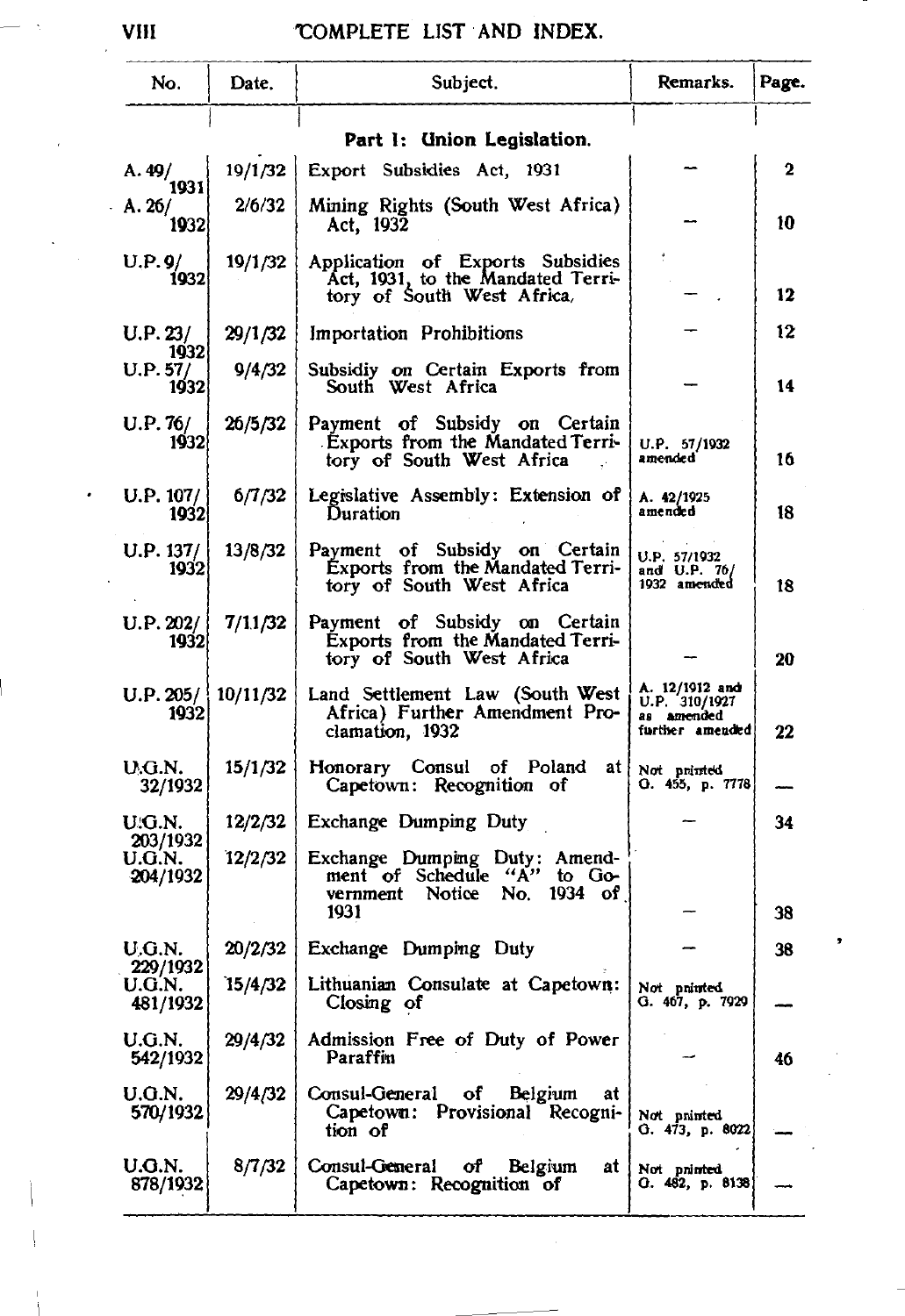| No.                 | Date.      | Subject.                                                                                | Remarks.                                                            | Page. |
|---------------------|------------|-----------------------------------------------------------------------------------------|---------------------------------------------------------------------|-------|
| U.G.N.<br>933/1932  | 20/7/32    | Consul of Peru at Port Elizabeth:<br>Recognition of                                     | Not pninted<br>G. 482, p. 8138                                      |       |
| U.G.N.<br>1013/1932 | 5/8/32     | Consul of Poland at Capetown:<br>Recognition of                                         | Not pninted<br>Q.483, p.8154                                        |       |
|                     |            | Part II: Proclamations.                                                                 |                                                                     |       |
| P. 1                | $21/12/31$ | Trespass of Animals (Rural Areas)<br>Proclamation, 1931: District of<br>Gobabis         |                                                                     | 52    |
| P. 2                | 28/12/31   | Outspans Ordinance<br>Roads and<br>Amendment Proclamation, 1932                         |                                                                     | 52    |
| P. 3                | 15/1/32    | Dairy Industry Control Amendment<br>Proclamation, 1932                                  | Ordi 16/1931<br>amended                                             | 52    |
| P. 4                | 29/1/32    | Natives (Urban Areas) Amendment<br>Proclamation, 1932                                   | P. 34/1924<br>amended                                               | 54    |
| P. 5                | 29/1/32    | Further Prorogation of the Legis-<br>lative Assembly                                    |                                                                     | 72    |
| P. 6                | 15/2/32    | Trespass of Animals (Rural Areas)<br>Proclamation, 1932: District of<br>Okahandja       |                                                                     | 72    |
| P. 7                | 1/3/32     | Main and District Roads, district<br>Rehoboth: De-proclamation and<br>Proclamation of   |                                                                     | 72    |
| P. 8                | 31/3/32    | Further Prorogation of the Legis-<br>lative Assembly                                    |                                                                     | 80    |
| P. 9                | 14/4/32    | Second Legislative Assembly: Fix-<br>ing of date for first sitting of<br>Fourth Session |                                                                     | 82    |
| P. 10               | 9/5/32     | Diamond Board Proclamation, 1932                                                        | Ps. 22/1919,<br>4/1921, 37/1921,<br>1/1925, 14/1931<br>repealed and |       |
|                     |            |                                                                                         | P. 26/1922<br>amended                                               | 82    |
| P. 11               | 9/5/32     | Rehoboth Gebiet Trespassing<br>оf<br>Animals Proclamation, 1932                         |                                                                     | 96    |
| P. 12               |            | 11/5/32 Export of Ostrich Skins Proclama-<br>tion, 1932                                 |                                                                     | 106   |
| P. 13               | 11/5/32    | Immigrants Regulation Amendment<br>Proclamation, 1932                                   | P. 23/1924<br>end<br>P. 30/1927<br>amended                          | 106   |
| P. 14               | 16/5/32    | Prorogation<br>of<br>the Legislative<br>Assembly                                        |                                                                     | 110   |
| P. 15               | 25/5/32    | Land Bank Law Amendment Pro-<br>clamation, 1932                                         | A. 18/1912<br>amended                                               | 110   |

 $\mathbf{X}$ 

 $-1$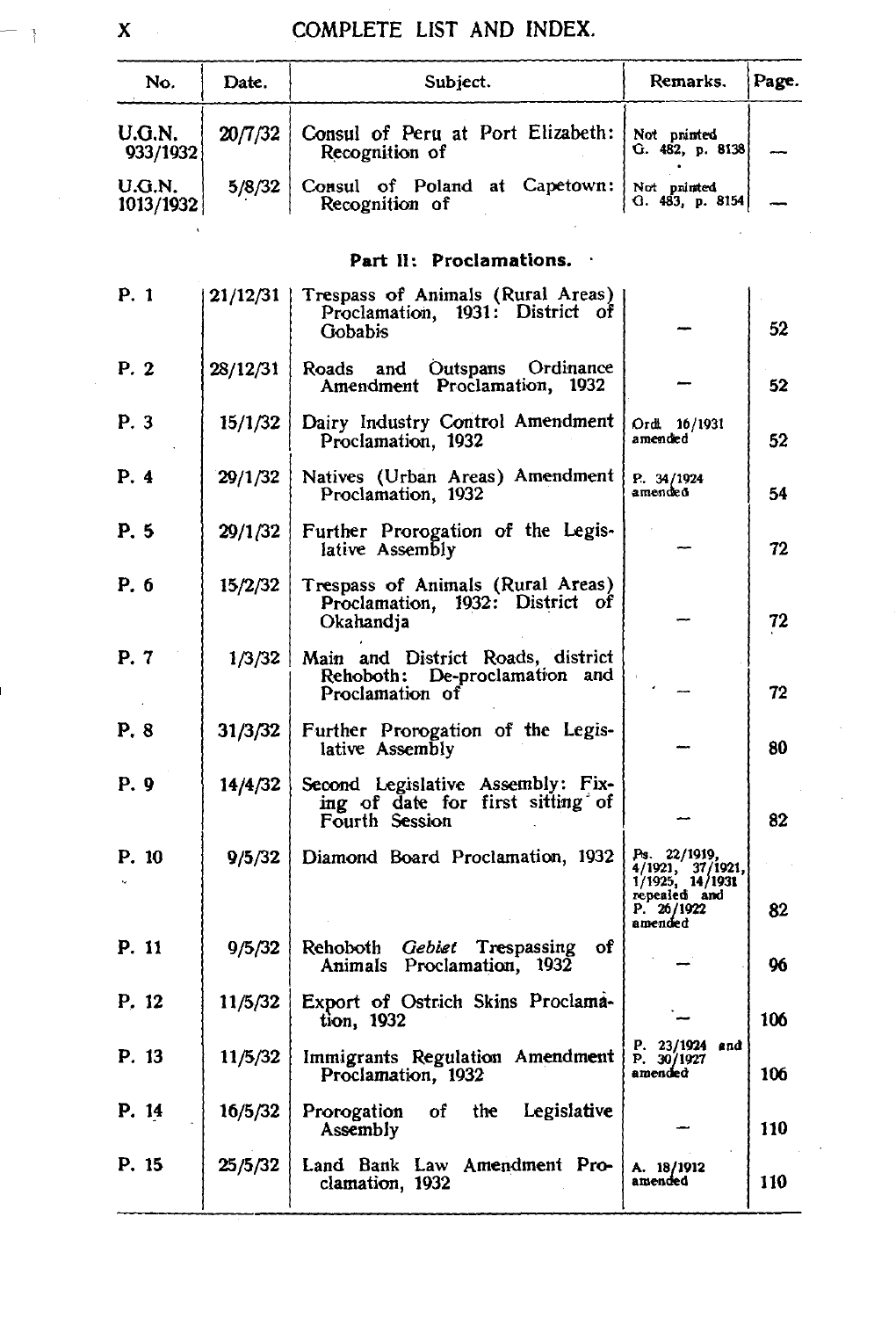|       | No. | Date.    | Subject.                                                                                                   | Remarks.                                                     | Page. |
|-------|-----|----------|------------------------------------------------------------------------------------------------------------|--------------------------------------------------------------|-------|
| P. 16 |     | 26/5/32  | Contribution towards Fencing Costs<br>(Further Extension of Period of<br>Suspension) Proclamation, 1932    | P. 20/1930 as<br>amended by<br>P. 17/1931<br>further amended | 114   |
| P. 17 |     | 25/5/32  | Rehoboth Gebiet Affairs Proclama-<br>tion, 1932                                                            |                                                              | 116   |
| P. 18 |     | 14/7/32  | Main and District Roads, district<br>Gobabis: Proclamation and clos-<br>ing of                             | P. 4/1931<br>amended                                         | 116   |
| P. 19 |     | 22/7/32  | Land Bank (Consolidation of Debts)<br>Proclamation, 1932                                                   |                                                              | 120   |
| P. 20 |     | 14/7/32  | Goats, and the meat or other edible<br>portions derived therefrom de-<br>clared to be agricultural produce |                                                              | 126   |
| P. 21 |     | 22/7/32  | <i>Gebiet</i> Trespassing of<br>Rehoboth<br>Amendment Proclama-<br>Animals<br>tion, 1932                   | P. 11/1932<br>amended                                        | 126   |
| P. 22 |     | 10/8/32  | Main and District Roads, district<br>Luderitz: Proclamation of                                             | P. 59/1931<br>repealed                                       | 128   |
| P. 23 |     | 2/8/32   | District Roads, district Rehoboth:<br>Proclamation of                                                      |                                                              | 130   |
| P. 24 |     | 1/9/32   | Insolvency Law Amendment Pro-<br>clamation, 1932                                                           | Ord. 7/1928<br>amended                                       | 132   |
| P. 25 |     | 2/9/32   | Kalkfontein<br>North<br>(Hofmeyr)<br>Periodical Court: Alteration of<br>place of holding                   | P. 33/1920<br>as amended<br>further amended                  | 132   |
| P. 26 |     | 28/9/32  | Silver Coin (Control of Importa-<br>tion) Proclamation, 1932                                               |                                                              | 132   |
| P. 27 |     | 24/10/32 | Taxation<br>of Landed<br>Property<br>Amendment Proclamation, 1932                                          | P. 32/1920<br>amended                                        | 136   |
| P. 28 |     | 24/10/32 | The Professional Tax Amendment<br>Proclamation, 1932                                                       | P. 24/1921<br>amended                                        | 136   |
| P. 29 |     | 24/10/32 | Stamp Duties and Fees Amend-<br>ment Proclamation, 1932                                                    | Ord. 6/1931<br>amended                                       | 138   |
| P. 30 |     | 14/11/32 | Further Prorogation of the Legis-<br>lative Assembly                                                       |                                                              | 138   |
| P. 31 |     | 9/11/32  | Control of Sites (Churches, Schools<br>and Missions) Proclamation, 1932                                    |                                                              | 140   |
| P. 32 |     | 71/11/32 | Trespass of Animals (Rural Areas)<br>Proclamation, 1932: District Reho-<br>both                            | ٠                                                            | 142   |
| P. 33 |     | 5/12/32  | Coinage and Legal Tender Amend-<br>ment Proclamation, 1932                                                 | P. 26/1932<br>amended                                        | 142   |
| P. 34 |     | 5/12/32  | Liquor Licensing Law Amendment<br>Proclamation, 1932                                                       | P. 6/1920 as<br>amended by<br>P. 27/1923<br>further amended  | 144   |
|       |     |          |                                                                                                            |                                                              |       |

/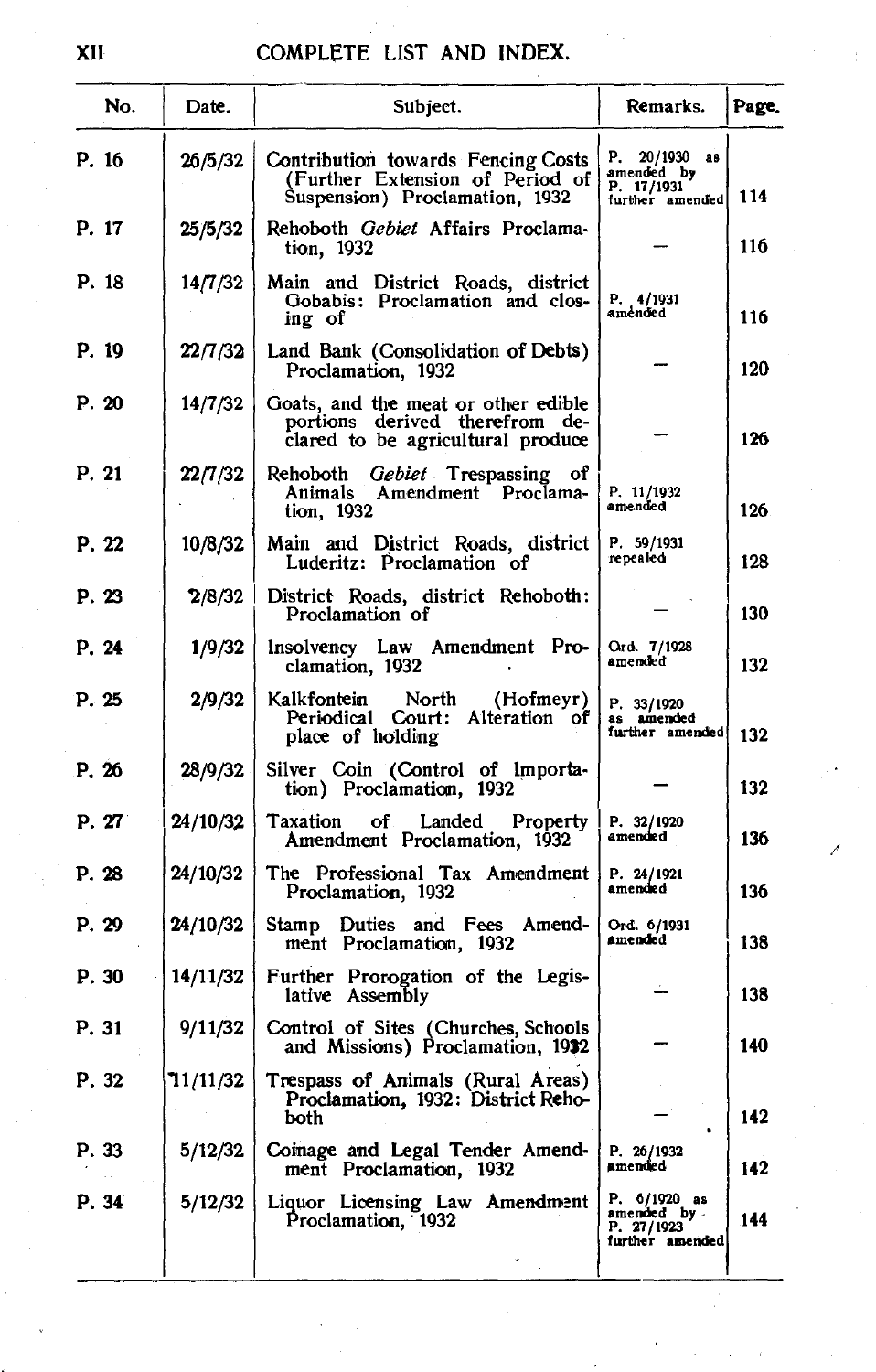| No.     | Date.   | Subject.                                                                                | Remarks.                                                                                    | Page. |
|---------|---------|-----------------------------------------------------------------------------------------|---------------------------------------------------------------------------------------------|-------|
|         |         | Part III: Ordinances.                                                                   |                                                                                             |       |
| Ord. 1  | 30/4/32 | Licences,<br>Wheel<br>Tax and Motor<br>Vehicle Licence Instalments Or-<br>dinance, 1932 | Sect. 8 of P. 21/<br>1921 repealed<br>P. 21/1921,<br>Ord. 6/1926,<br>Ord. 9/1926<br>amended | 148   |
| Ord. 2  | 4/6/32  | Unauthorised Expenditure (1930-'31)<br>Ordinance, 1932                                  |                                                                                             | 158   |
| Ord. 3  | 4/6/32  | Amendment Ordi-<br>Licences Law<br>nance, 1932                                          | P. 21/1921<br>amended                                                                       | 160   |
| Ord. 4  | 4/6/32  | Dairy Industry Control Ordinance<br>Amendment Ordinance, 1932                           | Ord. 16/1931<br>amended                                                                     | 160   |
| Ord. 5  | 4/6/32  | Co-operation Amendment Ordinance,<br>1932                                               | P. 19/1922<br>amended                                                                       | 168   |
| Ord. 6  | 4/6/32  | Additional Appropriation (1931-'32)<br>Ordinance, 1932                                  |                                                                                             | 170   |
| Ord. 7  | 4/6/32  | Amendment Ordi-<br>Public<br>Health<br>nance, 1932.                                     | A. 36/1919<br>amended                                                                       | 172   |
| Ord. 8  | 20/6/32 | Stock Brands Ordinance Amendment<br>Ordinance, 1932                                     | Ord. 8/1931<br>amended                                                                      | 172   |
| Ord. 9  | 20/6/32 | Liquor Licensing Law Amendment<br>Ordinance, 1932                                       | P. 6/1920 and<br>Ord. 3/1927<br>amended                                                     | 176   |
| Ord. 10 | 20/6/32 | Pounds and Trespasses Amendment<br>Ordinance, 1932                                      | P. 5/1917<br>amended                                                                        | 180   |
| Ord. 11 | 20/6/32 | Registration of Karakul Pedigrees<br>Ordinance, 1932                                    |                                                                                             | 186   |
| Ord. 12 | 20/6/32 | Appropriation (1932-'33) Ordinance,<br>1932                                             |                                                                                             | 192   |
| Ord. 13 | 20/6/32 | Water Ordinance, 1932                                                                   |                                                                                             | 196   |
|         |         |                                                                                         |                                                                                             |       |
|         |         | Part IV: Government Notices.                                                            |                                                                                             |       |
| Q.N. 1  | 2/1/32  | Pound at Warmbad Township:<br>Establishment of, etc.                                    | Not printed<br>O. 447, p. 7671                                                              |       |
| Q.N.2   | 2/1/32  | Pound at Velloor, district Warm-<br>bad: Establishment of, etc.                         | do.                                                                                         |       |
| Q.N.3   | 2/1/32  | Clerk of the Court, Grootfontein:<br>Appointment as                                     | do.                                                                                         |       |
| G.N. 4  | 2/1/32  | Clerk of the Court: Aroab: Ap-<br>pointment as                                          | do.                                                                                         |       |
|         |         |                                                                                         |                                                                                             |       |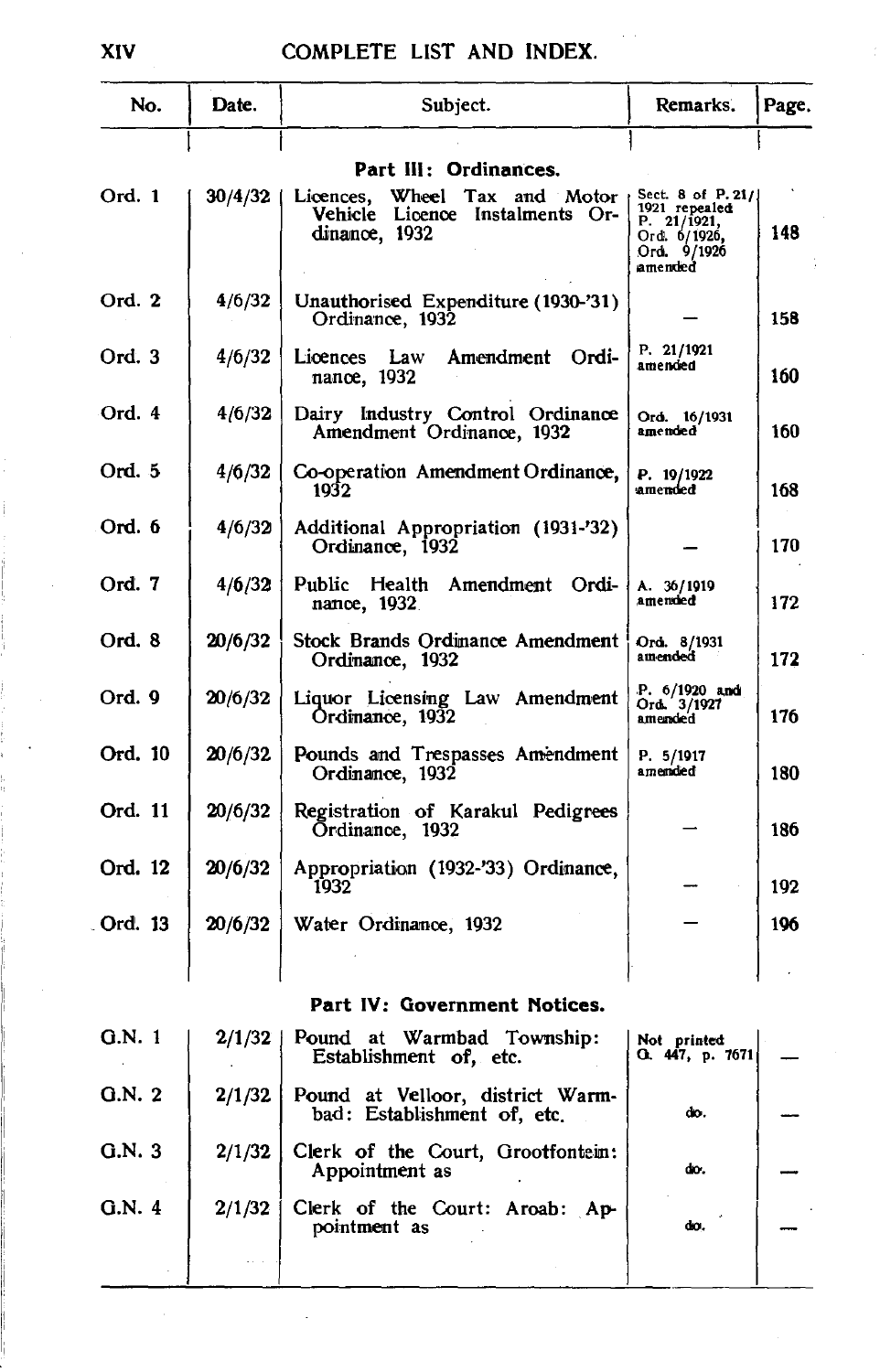| No.      | Date.   | Subject.                                                                                                                    | Remarks.                       | Page.      |
|----------|---------|-----------------------------------------------------------------------------------------------------------------------------|--------------------------------|------------|
| G.N.5    | 2/1/32  | Authentication of documents exe-<br>cuted in South West Africa for<br>use outside the Territory: Rules<br>re                |                                | 218        |
| G.N. 6   | 2/1/32  | Regulations:<br>Tariff of<br>Sanitary<br><b>Fees</b>                                                                        | Not printed<br>O. 447, p. 7672 |            |
| G.N. 7   | 2/1/32  | Municipality of Walvis Bay: Build-<br>ing Regulations                                                                       | do.                            |            |
| $G.N.$ 8 | 2/1/32  | Marriage Officer: Appointment as                                                                                            | Not printed<br>O. 447, p. 7677 |            |
| G.N. 9   | 2/1/32  | Location Regulations: Otiiwarongo<br>Village Management Board                                                               | do.                            |            |
| G.N. 10  | 2/1/32  | Amendment of Regulations relating<br>to Slaughtering, meat inspection,<br>etc.                                              |                                | 220        |
| G.N. 11  | 2/1/32  | Municipal Area of<br>Walvis Bay:<br>of<br>Regulations<br>Amendment<br>relating to slaughtering,<br>meat<br>inspection, etc. | Not printed<br>G. 447, p. 7683 |            |
| G.N. 12  | 2/1/32  | Clerk of the Court, Windhoek:<br>Appointment as                                                                             | Not printed<br>G. 447, p. 7684 |            |
| G.N. 13  | 2/1/32  | Marriage Officer: Appointment as                                                                                            | do.                            |            |
| G.N. 14  | 4/1/32  | Naturalization, Supplementary List                                                                                          |                                | <b>220</b> |
| G.N. 15  | 5/1/32  | Clerk of the Court, Keetmanshoop:<br>Appointment of                                                                         | Not printed<br>G. 449, p. 7696 |            |
| G.N. 16  | 6/1/32  | Commissioners of Oaths: Designa-<br>tion of and Cancellation of de-<br>signation of                                         | do.                            |            |
| G.N. 17  | 15/1/32 | Regulations relating to Farm Dairy<br>Butter Levy Stamps                                                                    |                                | 222        |
| G.N. 18  | 15/1/32 | Grading and marking of Cheddar<br>and other hard-pressed variety<br>of cheese                                               |                                | 224        |
| G.N. 19  | 7/1/32  | Village Management Board Area,<br>Mariental: Amendment of Local<br>Regulations                                              | Not printed<br>О. 449, р. 7698 |            |
| Q.N. 20  | 11/1/32 | Pound at Ham River, district of<br>Warmbad: Establishment of, etc.                                                          | đо.                            |            |
| Q.N. 21  | 20/1/32 | Appointment of German Consul at<br>Windhoek                                                                                 | Not printed<br>G. 450, p. 7712 |            |
| Q.N. 22  | 15/1/32 | Workmen's Compensation Regula-<br>tion                                                                                      |                                | 228        |
|          |         |                                                                                                                             |                                |            |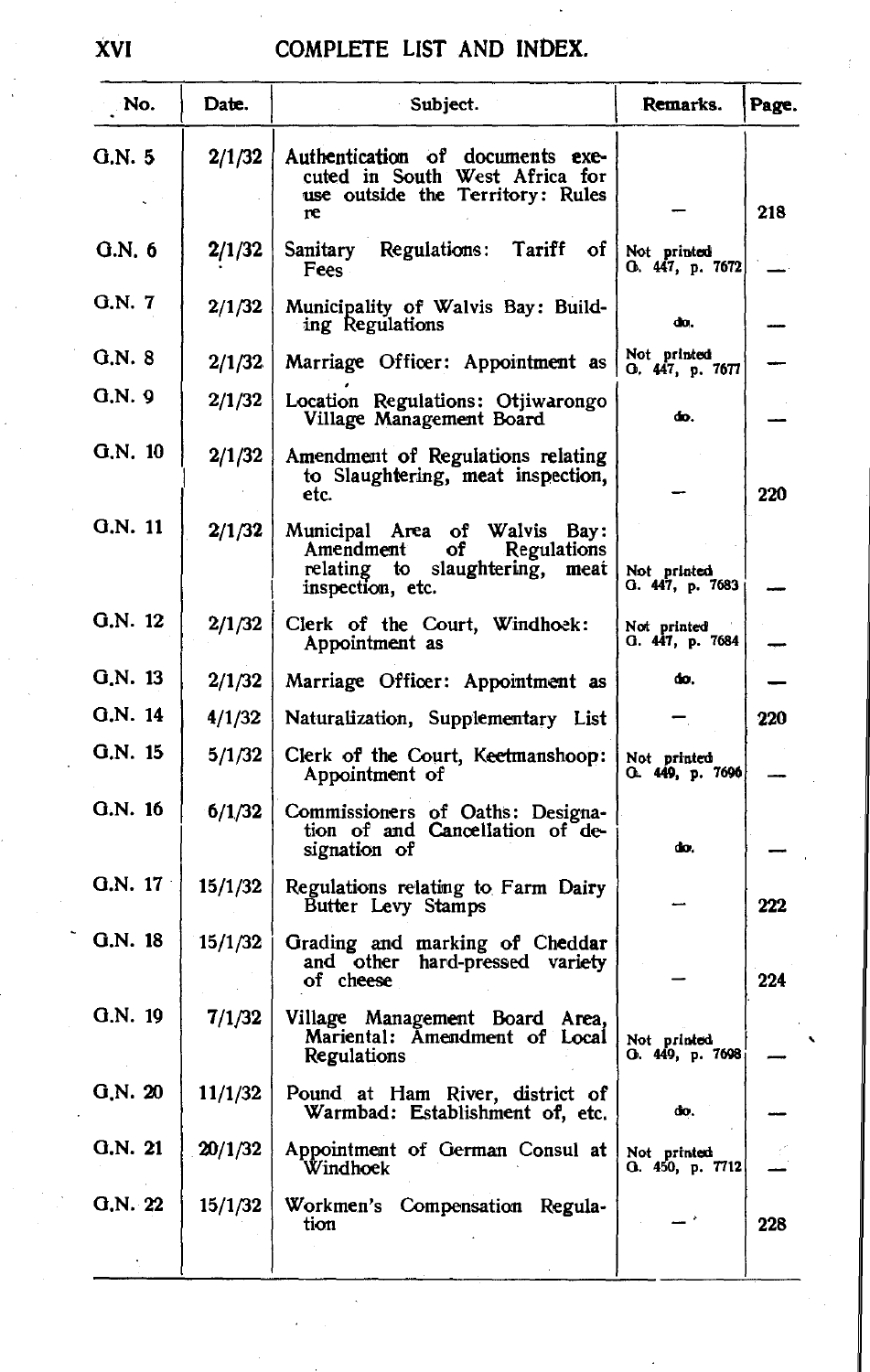#### XVIII COMPLETE LIST AND INDEX.

| No.     | Date.   | Subject.                                                                                                            | Remarks.                        | Page. |
|---------|---------|---------------------------------------------------------------------------------------------------------------------|---------------------------------|-------|
| G.N. 23 | 21/1/32 | Reserve Board: Berseba<br>Native<br>Reserve                                                                         | Not printed<br>G. 450, p. 7713] |       |
| G.N. 24 | 26/1/32 | Periodical Court: Usakos                                                                                            | do.                             |       |
| G.N.25  | 3/2/32  | Game Regulations                                                                                                    | Not printed<br>G. 452, p. 7728  |       |
| G.N. 26 | 4/2/32  | Clerk of the Court, Walvis Bay:<br>Appointment as                                                                   | Not printed<br>G. 453, p. 7733  |       |
| G.N. 27 | 4/2/32  | Clerk of the Court, Maltahohe:<br>Appointment as                                                                    | do.                             |       |
| G.N. 28 | 4/2/32  | Clerk of the Court, Grootfontein:<br>Appointment as                                                                 | do.                             |       |
| G.N. 29 | 4/2/32  | Marriage Officer: Appointment as                                                                                    | do.                             |       |
| G.N. 30 | 4/2/32  | Clerk of the Court, Bethanie:<br>Appointment as                                                                     | do.                             |       |
| G.N. 31 | 4/2/32  | Keetmanshoop Pound:<br>Appoint-<br>ment of Poundmaster                                                              | do.                             |       |
| G.N. 32 | 4/2/32  | Pound at Karibib: Establishment<br>of, etc.                                                                         | Not printed<br>O. 453, p. 7734  |       |
| G.N. 33 | 4/2/32  | Village Management Board of Ma-<br>riental: Appointment of Members<br>οf                                            | do.                             |       |
| G.N. 34 | 5/2/32  | Special Justice of the Peace, Kari-<br>bib: Appointment of.                                                         | đo.                             |       |
| G.N. 35 | 8/2/32  | Dairy Industry Ordinance, 1926:<br>Regulations                                                                      |                                 | 230   |
| G.N. 36 | 8/2/32  | Dairy Industry Control Ordinance,<br>1931: Regulations                                                              |                                 | 234   |
| G.N. 37 | 8/2/32  | Dairy Industry Ordinance, 1926, and<br>Dairy Industry Control Ordi-<br>1931: Appointment of<br>nance,<br>. Examiner | Not printed<br>O. 453, p. 7739  |       |
| G.N. 38 | 8/2/32  | Agricultural Produce Export Ordi-<br>nance, 1928: Regulation                                                        |                                 | 246   |
| G.N. 39 | 8/2/32  | Roads (Motor By-Passes) Ordi-<br>nance, 1931: Specifications                                                        |                                 | 248   |
| G.N.40  | 8/2/32  | Pound at Okanakasewa, district<br>Grootfontein: Establishment of,<br>etc.                                           | Not printed<br>G. 453, p. 7741  |       |
| G.N. 41 | 9/2/32  | Definition of Native Location:<br>Otjiwarongo Town and Town-<br>lands No. 18                                        | do.                             |       |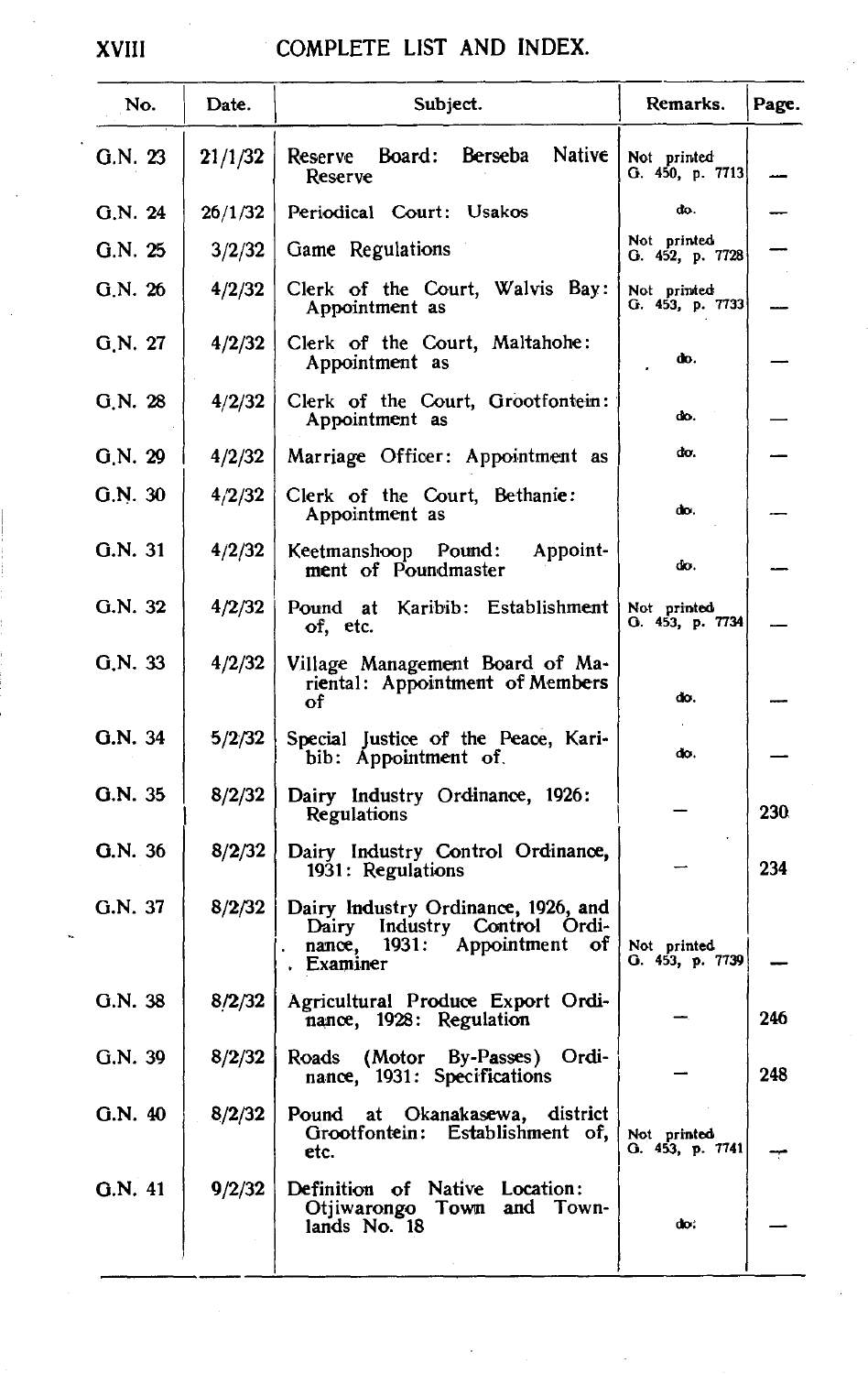| No.       | Date.   | Subject.                                                                                                              | Remarks.                        | Page. |
|-----------|---------|-----------------------------------------------------------------------------------------------------------------------|---------------------------------|-------|
| G.N. 5    | 2/1/32  | Authentication of documents exe-<br>cuted in South West Africa for<br>use outside the Territory: Rules<br>re          |                                 | 218   |
| G.N. 6    | 2/1/32  | Sanitary<br>Regulations: Tariff of<br>Fees                                                                            | Not printed<br>O. 447, p. 7672, |       |
| G.N. 7    | 2/1/32  | Municipality of Walvis Bay: Build-<br>ing Regulations                                                                 | ф٥.                             |       |
| G.N. 8    | 2/1/32  | Marriage Officer: Appointment as                                                                                      | Not printed<br>G. 447, p. 7677  |       |
| Q.N.9     | 2/1/32  | Location Regulations: Otjiwarongo<br>Village Management Board                                                         | фo.                             |       |
| $G.N.$ 10 | 2/1/32  | Amendment of Regulations relating<br>to Slaughtering, meat inspection,<br>etc.                                        |                                 | 220   |
| G.N. 11   | 2/1/32  | Municipal Area of Walvis Bay:<br>оf<br>Regulations<br>Amendment<br>relating to slaughtering, meat<br>inspection, etc. | Not printed<br>G. 447, p. 7683  |       |
| G.N. 12   | 2/1/32  | Clerk of the Court, Windhoek:<br>Appointment as                                                                       | Not printed<br>G. 447, p. 7684  |       |
| G.N. 13   | 2/1/32  | Marriage Officer: Appointment as                                                                                      | đο.                             |       |
| G.N. 14   | 4/1/32  | Naturalization, Supplementary List                                                                                    |                                 | 220   |
| G.N. 15   | 5/1/32  | Clerk of the Court, Keetmanshoop:<br>Appointment of                                                                   | Not printed<br>O. 449, p. 7696  |       |
| G.N. 16   | 6/1/32  | Commissioners of Oaths: Designa-<br>tion of and Cancellation of de-<br>signation of                                   | dо.                             |       |
| G.N. 17   | 15/1/32 | Regulations relating to Farm Dairy<br>Butter Levy Stamps                                                              |                                 | 222   |
| G.N. 18   | 15/1/32 | Grading and marking of Cheddar<br>and other hard-pressed variety<br>of cheese                                         |                                 | 224   |
| $Q.N.$ 19 | 7/1/32  | Village Management Board Area,<br>Mariental: Amendment of Local<br>Regulations                                        | Not printed<br>), 449, p. 7698  |       |
| Q.N. 20   | 11/1/32 | Pound at Ham River, district of<br>Warmbad: Establishment of, etc.                                                    | do.                             |       |
| G.N. 21   | 20/1/32 | Appointment of German Consul at<br>Windhoek                                                                           | Not printed<br>G. 450, p. 7712  |       |
| G.N. 22   | 15/1/32 | Workmen's Compensation Regula-<br>tion                                                                                |                                 | 228   |

XVI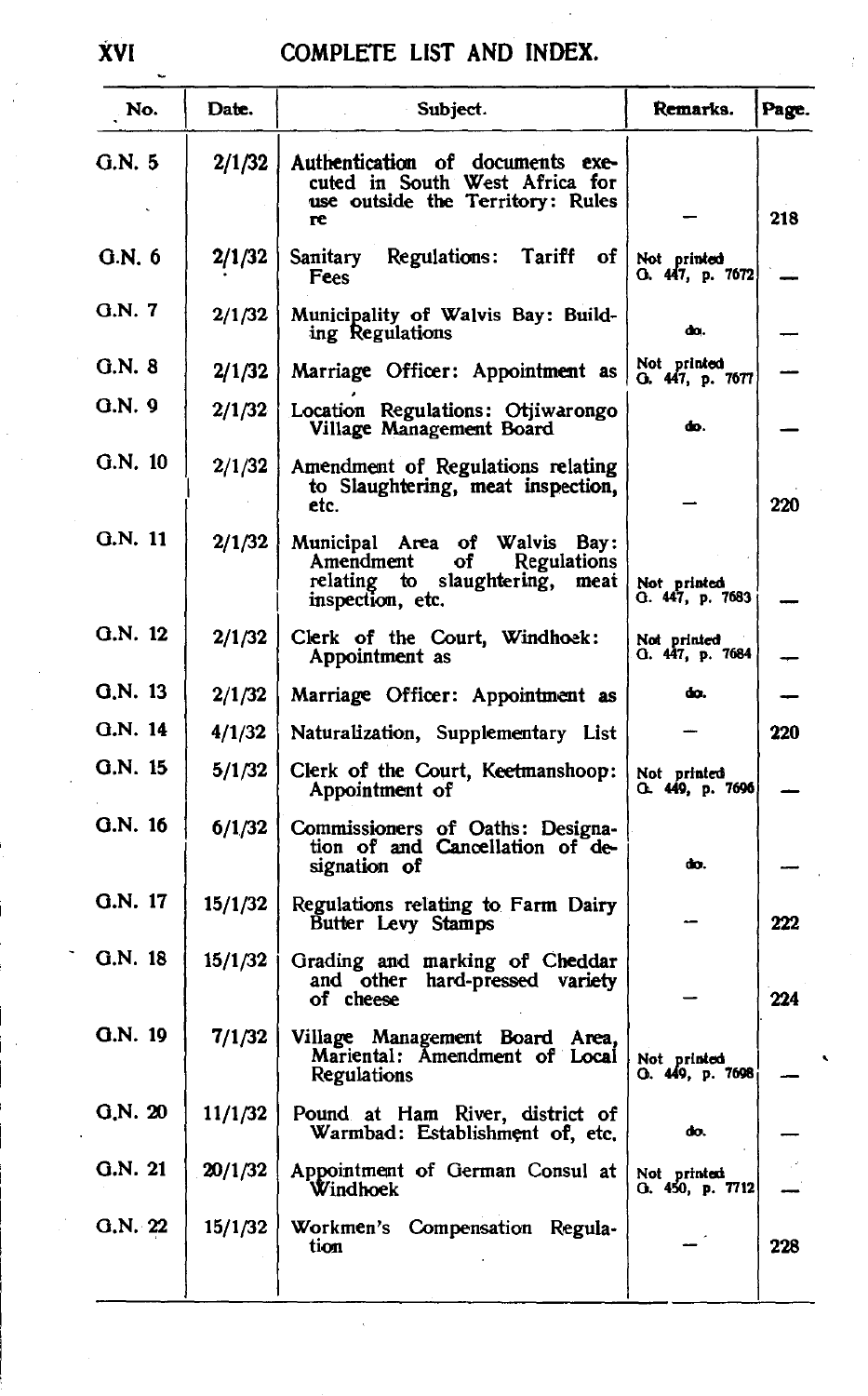| No.        | Date.   | Subject.                                                                                                  | Remarks.                       | Page. |
|------------|---------|-----------------------------------------------------------------------------------------------------------|--------------------------------|-------|
| G.N. 42    | 9/2/32  | Definition of Native Location:<br>Town and Townlands<br>Usakos<br>No. 93.                                 | Not printed<br>G. 453, p. 7741 |       |
| G.N. 43    | 10/2/32 | Walvis Bay Native Location:<br>Control of                                                                 | do.                            |       |
| G.N. 44    | 24/2/32 | Omaruru Municipality: Amendment<br>of Commonage Regulations                                               | Not printed<br>O. 455, p. 7761 |       |
| G.N.45     | 24/2/32 | Acting Attorney General: Appoint-<br>ment as                                                              | Not printed<br>0.455, p.7762   |       |
| G.N. 46    | 24/2/32 | Pound at Okasewa, district Go-<br>babis: Establishment of, etc.                                           | do.                            |       |
| G.N. 47    | 24/2/32 | Supervision of Machinery Regula-<br>tions                                                                 |                                | 248   |
| G.N. 48    | 24/2/32 | Native Locations: Revocation of<br>Regulations                                                            | Not printed<br>O. 455, p. 7776 |       |
| G.N. 49    | 3/2/32  | European Brands                                                                                           | Not printed<br>O. 456, p. 7791 |       |
| G.N.50     | 8/3/32  | <b>Explosives Regulations</b>                                                                             |                                | 290   |
| G.N. 51    | 8/3/32  | Explosives authorised under Ex-<br>plosives Ordinance,<br>1931                                            |                                | 346   |
| G.N. 52    | 8/3/32  | Registering Officer, Otjiwarongo:<br>Appointment as                                                       | Not printed<br>O. 457, p. 7831 |       |
| G.N.53     | 8/3/32  | Native Commissioner: Appointment<br>as                                                                    | do.                            |       |
| G.N. 54    | 8/3/32  | Clerks of<br>the Court:<br>Appoint-<br>ments as                                                           | do.                            |       |
| G.N. 55    | 8/3/32  | Appointment of Magistrate:<br>District of Omaruru                                                         | Not printed<br>O. 457, p. 7832 |       |
| G.N. 56    | 8/3/32  | Naturalization List, 1925: Amend-<br>ment of                                                              |                                | 348   |
| G.N. 57    | 9/3/32  | Registrar of Companies: Appoint-<br>ment of                                                               | Not printed<br>O. 457, p. 7832 |       |
| $Q_N$ . 58 | 9/3/32  | Registrar of Deeds: Appointment<br>or                                                                     | œ.                             |       |
| G.N. 59    | 9/3/32  | Assistant Native Commissioner:<br>Appointment as                                                          | do.                            |       |
| G.N.60     | 14/3/32 | Establishment of Pounds, etc.                                                                             | Not printed<br>O. 457, p. 7833 |       |
| G.N. 61    | 1/3/32  | Proclaimed<br>Area<br>under<br>section<br>the Natives (Urban<br>eleven<br>of<br>Areas) Proclamation, 1924 |                                | 348   |
|            |         |                                                                                                           |                                |       |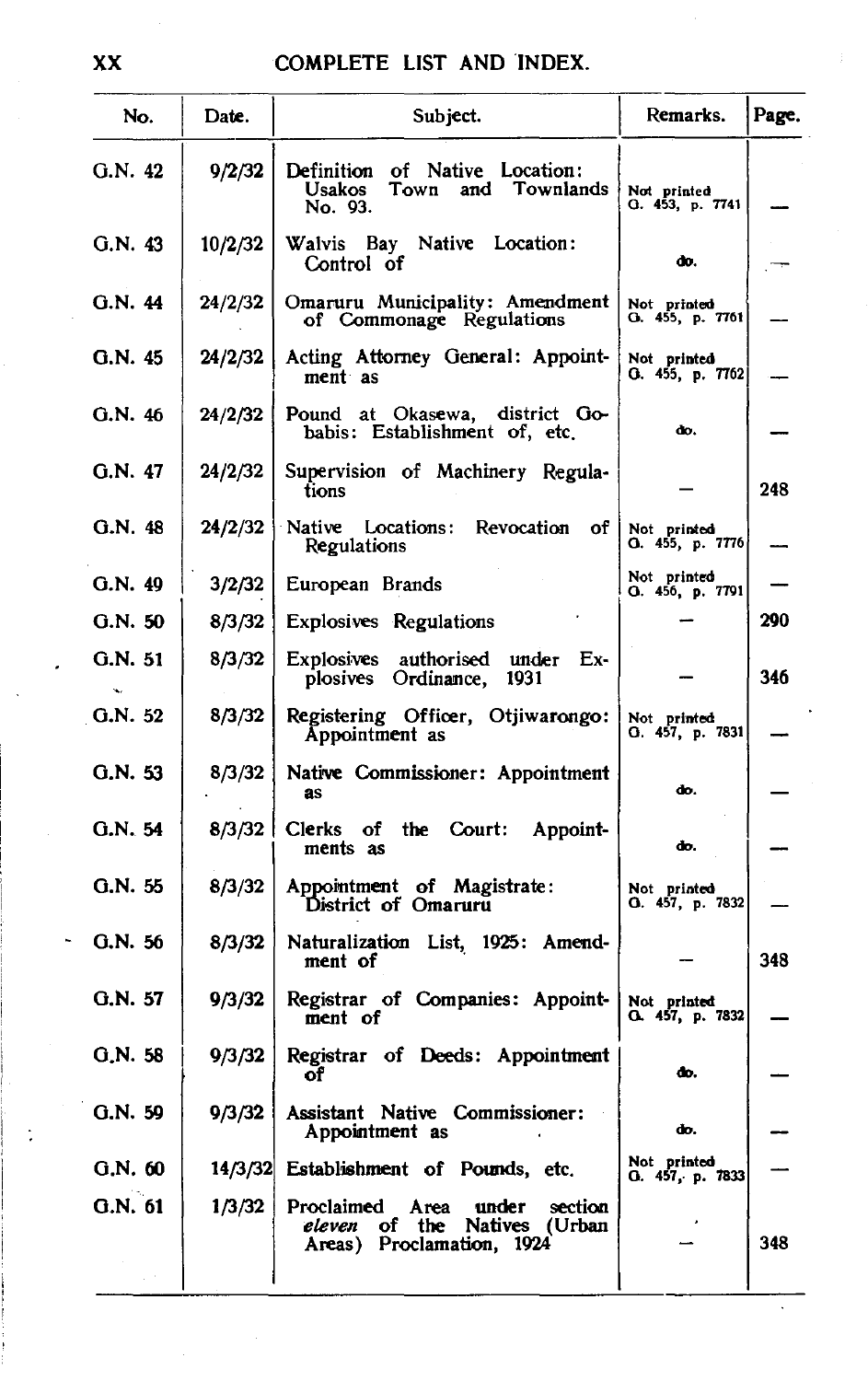| No.     | Date.   | Subject.                                                                                                                                                                                     | Remarks.                          | Page. |
|---------|---------|----------------------------------------------------------------------------------------------------------------------------------------------------------------------------------------------|-----------------------------------|-------|
| G.N. 62 | 1/3/32  | Natives (Urban Areas) Proclama-<br>tion, 1924: Application of section<br>six to the Urban Area of Marien-<br>tal                                                                             |                                   | 350   |
| G.N. 63 | 1/3/32  | Natives (Urban Areas) Proclama-<br>tion, 1924: Regulation                                                                                                                                    |                                   | 350   |
| G.N. 64 | 1/3/32  | Area reserved as a location: Town-<br>ship of Mariental, district of<br>Gibeon                                                                                                               | Not printed<br>G. 459, p. 7850    |       |
| G.N. 65 | 1/3/32  | Mariental<br>Village Management<br>Board: Location Regulations                                                                                                                               | Not printed<br>G. 459, p. 7851    |       |
| G.N. 66 | 29/3/32 | Luderitz Municipality: Amendment<br>of Water Supply Regulations                                                                                                                              | Not printed<br>G. 459, p. 7857    |       |
| G.N. 67 | 29/3/32 | Marriage Officer: Appointment as                                                                                                                                                             | do.                               |       |
| G.N. 68 | 29/3/32 | Village Management Board, Usakos:<br>Appointment of Member                                                                                                                                   | do.                               |       |
| G.N. 69 | 29/3/32 | Registering Officer, Luderitz: Ap-<br>pointment as                                                                                                                                           | do.                               |       |
| G.N. 70 | 29/3/32 | Registering Officer, Windhoek: Ap-<br>pointment as                                                                                                                                           | Not printed<br>O. 459, p. 7858    |       |
| G.N.71  | 23/3/32 | Additions to powers of Municipal<br>Councils                                                                                                                                                 |                                   | 350   |
| G.N. 72 | 23/3/32 | Municipality of Windhoek: Regula-<br>tions for the<br>prevention and<br>control of advertising by means<br>of Bill-posting, etc., and for the<br>prohibition of the erection of<br>hoardings | Not printed<br>G. 459, p. 7858    |       |
| G.N. 73 | 23/3/32 | Municipality of Windhoek: Amend-<br>ment of Street and Traffic Regu-<br>lations                                                                                                              | Not printed<br>G. 459, p. 7859    |       |
| G.N. 74 | 29/3/32 | Commissioner of Oaths: Appoint-<br>ment as                                                                                                                                                   | do.                               |       |
| G.N. 75 | 5/4/32  | Native Stock Brands                                                                                                                                                                          | Not printed<br>G. 460, p. 7876    |       |
| G.N. 76 | 12/4/32 | Windhoek Urban Area: Restrictions<br>on entry of natives                                                                                                                                     | Not printed<br>G. $462$ , p. 7898 |       |
| G.N. 77 | 12/4/32 | Land set aside as a Native Reserve,<br>district of Windhoek: Aukeigas<br>Native Reserve                                                                                                      | do.                               |       |
| G.N. 78 | 12/4/32 | Pound at Sukses No. 172, district of<br>Otjiwarongo: Establishment of,<br>etc.                                                                                                               | do.                               |       |
|         |         |                                                                                                                                                                                              |                                   |       |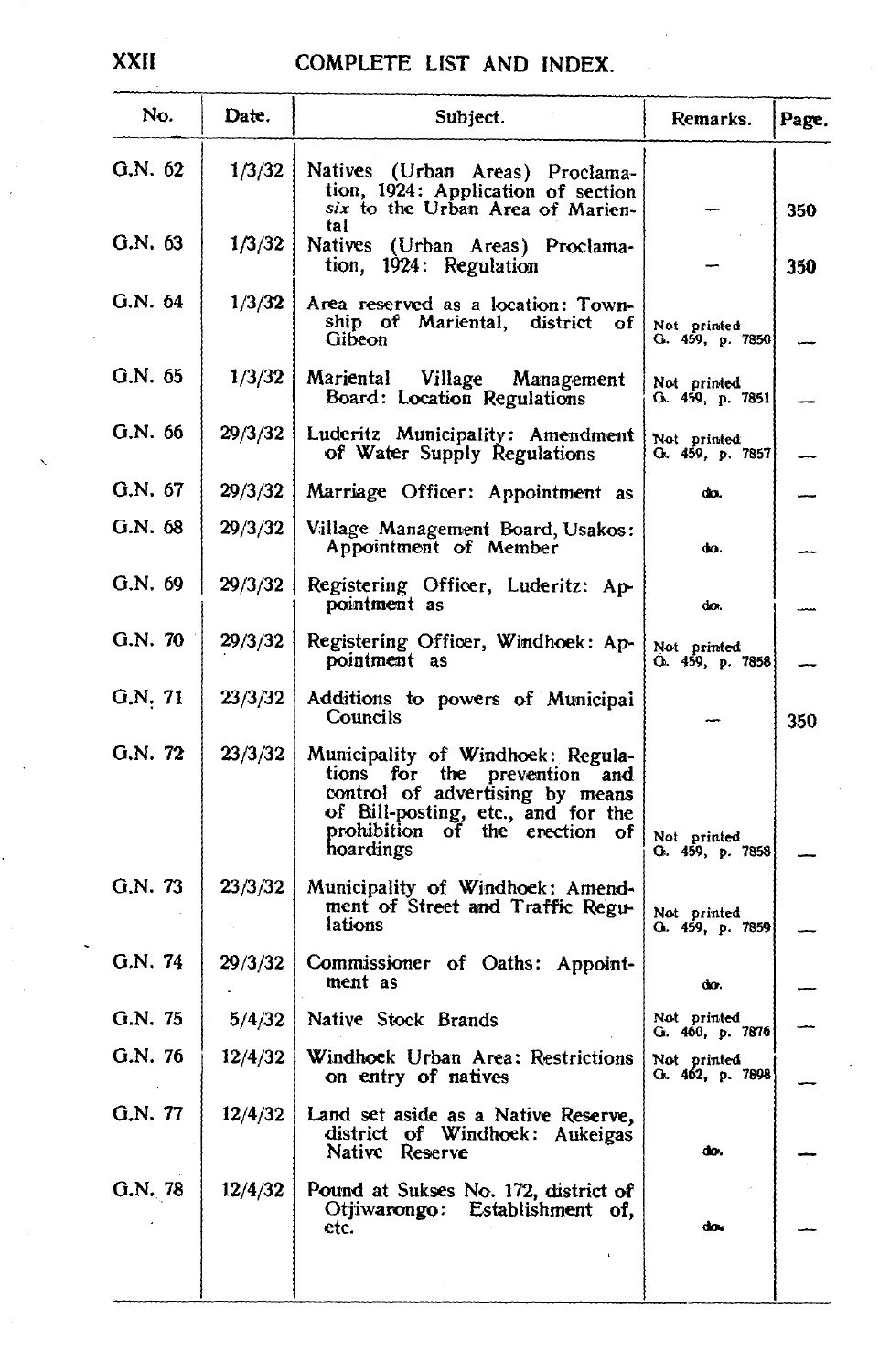| No.      | Date.   | Subject.                                                                                                                                              | Remarks.                         | Page. |
|----------|---------|-------------------------------------------------------------------------------------------------------------------------------------------------------|----------------------------------|-------|
| G.N. 79  | 12/4/32 | Clerk of the Court, Keetmanshoop:<br>Appointment as                                                                                                   | Not printed<br>G. 462, p. 7899   |       |
| G.N. 80  | 12/4/32 | Circuit Courts: Division into Circuit<br>Districts and dates, etc., of hold-<br>ing                                                                   | do.                              |       |
| Q.N. 81  | 30/4/32 | Ordinance, 1932: Promulgation of                                                                                                                      |                                  | 148   |
| G.N. 82  | 18/4/32 | Municipality of Windhoek: Amend-<br>ment of Commonage Regulations                                                                                     | Not printed<br>O. 467, p. 7930   |       |
| Q.N. 83  | 18/4/32 | Municipality of Windhoek: Amend-<br>ment of Regulations regarding<br>the storage of meat and other<br>articles in the Municipal Cold<br>Storage Works | da.                              |       |
| G.N. 84  | 20/4/32 | Acting Registrars of Births, Mar-<br>riages and Deaths: Appointment<br>of                                                                             | Not printed<br>O. 467, p. 7931   |       |
| G.N. 85  | 20/4/32 | Mining Authority: Appointment as                                                                                                                      | do.                              |       |
| G.N. 86  | 21/4/32 | South West Africa Police Regula-<br>tions: Amendment of                                                                                               |                                  | 352   |
| G.N. 87  | 21/4/32 | Natives (Urban Areas) Proclama-<br>tion, 1924: Application of Section<br>six to the Urban Area of Usakos                                              |                                  | 352   |
| G.N. 88  | 21/4/32 | Proclaimed Area<br>under<br>section<br>eleven of the Natives (Urban<br>Areas) Proclamation, 1924                                                      |                                  | 352   |
| Q.N. 89  | 21/4/32 | Natives (Urban Areas) Proclama-<br>tion, 1924: Regulation                                                                                             |                                  | 354   |
| G.N.90   | 21/4/32 | Urban Area of Windhoek: Kaffir<br>Beer: Powers of search, etc.                                                                                        | Not printed<br>O., 467, p. 7932. |       |
| G.N. 91' | 21/4/32 | Location Regulations: Usakos Vil-<br>lage Management Board                                                                                            | do.                              |       |
| G.N. 92  | 25/4/32 | Liquor Licensing Proclamation,<br>1920, as amended: Regulation                                                                                        |                                  | 354   |
| G.N. 93  | 25/4/32 | Rules of the Court for Civil Cases,<br>etc.                                                                                                           |                                  | 356   |
| G.N. 94  | 25/4/32 | Registering Officer, Mariental:<br>Appointment as                                                                                                     | Not printed<br>Q. 467, p. 7939   |       |
| G.N. 95  | 25/4/32 | Magistrate for the district of Warm-<br>bad: Appointment as                                                                                           | do.                              |       |
| G.N. 96  | 26/4/32 | Pound at Osire Nord<br>No. 216,<br>district Otjiwarongo:<br>Establish-<br>ment of, etc.                                                               | do.                              |       |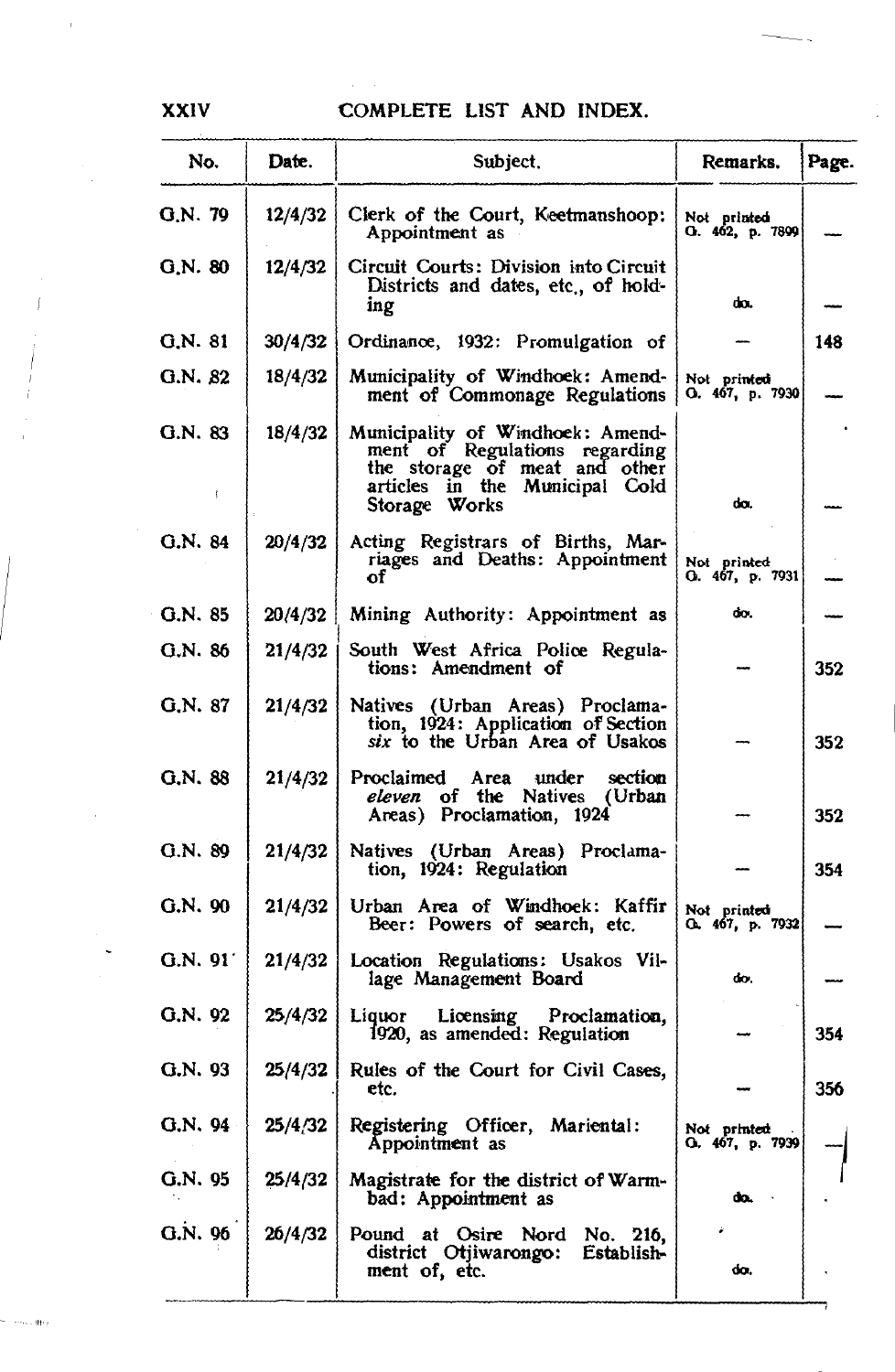| No.         | Date.   | Subject.                                                                                                            | Remarks.                       | Page. |
|-------------|---------|---------------------------------------------------------------------------------------------------------------------|--------------------------------|-------|
| G.N. 97     | 26/4/32 | Assistant Clerk of the Court, Stein-<br>hausen: Appointment as                                                      | Not printed<br>Q.467, p.7939   |       |
| G.N. 98     | 26/4/32 | Clerk of the Court, See is: Appoint-<br>ment as                                                                     | ďo.                            |       |
| G.N. 99     | 26/4/32 | Commissioner of Oaths: Appoint-<br>ment as                                                                          | Not printed<br>O. 467, p. 7940 |       |
| G.N. 100    | 28/4/32 | Exports Subsidies Regulations, 1932                                                                                 | do.                            |       |
| G.N. 101    | 28/4/32 | Exports Subsidies Act, 1931: Condi-<br>tions and fixing of dates for<br>products                                    | Not printed<br>Q. 467, p. 7949 |       |
| $Q_N$ . 102 | 2/5/32  | Electoral Divisions                                                                                                 |                                | 356   |
| G.N. 103    | 2/5/32  | Division of Electoral Divisions into<br>Polling Districts                                                           |                                | 376   |
| $G.N.$ 104  | 10/5/32 | Diamond Board for South West<br>Africa: Appointment of Members                                                      | Not printed<br>O. 473, p. 8023 |       |
| $G.N.$ 105  | 10/5/32 | Land Board for South West Africa:<br>Appointment of Members                                                         | do.                            |       |
| G.N. 106    | 12/5/32 | Commissioner of Oaths: Appoint-<br>ment as                                                                          | do.                            |       |
| $G.N.$ 107  | 23/5/32 | Post Office Savings Bank Cash<br>Account for the year $1931 - 1932$                                                 | Not printed<br>G. 475, p. 8037 |       |
| G.N. 108    | 23/5/32 | Registering Officer, area of Usakos:<br>Appointment as                                                              | Not printed<br>О. 475, р. 8038 |       |
| G.N. 109    | 25/5/32 | Natives (Urban Areas) Proclama-<br>tion, 1924: Application of Section<br>six of the Urban Area of Keet-<br>manshoop |                                | 424   |
| G.N. 110    | 25/5/32 | Keetmanshoop Urban Area: Restric-<br>tions on entry of natives                                                      | Not printed<br>O. 475, p. 8038 |       |
| G.N. 111    | 25/5/32 | Proclaimed Area under<br>section<br>eleven of the Natives (Urban<br>Areas) Proclamation, 1924                       |                                | 424   |
| G.N. 112    | 25/5/32 | Natives (Urban Areas) Proclama-<br>tion, 1924: Regulation                                                           |                                | 424   |
| G.N. 113    | 25/5/32 | Location Regulations: Keetmans-<br>hoop Municipality                                                                | Not printed<br>Q. 475, p. 8039 |       |
| G.N. 114    | 26/5/32 | Clerk of the Court, Windhoek:<br>Appointment as                                                                     | Not printed<br>O. 475, p. 8045 |       |
| G.N. 115    | 28/5/32 | Payment of subsidy on railage of<br>slaughter cattle and sheep export-<br>ed: Provisions re                         | da.                            |       |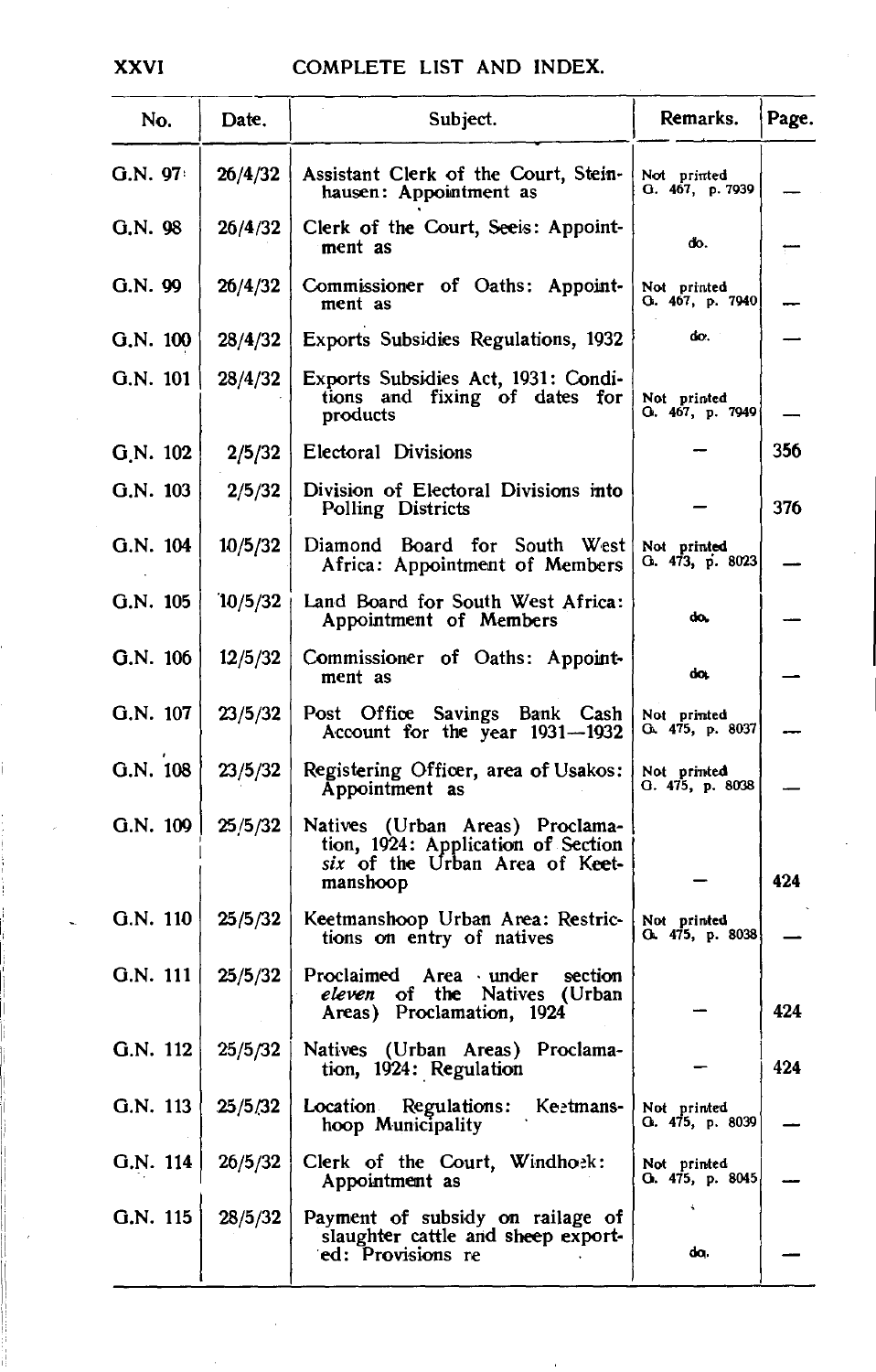| No.        | Date.   | Subject.                                                                                                  | Remarks.                       | Page. |
|------------|---------|-----------------------------------------------------------------------------------------------------------|--------------------------------|-------|
| G.N. 116   | 6/6/32  | Ordinances, 1932: Promulgation of                                                                         |                                | 158   |
| G.N. 117   | 4/6/32  | Immigration: Board of Appeal                                                                              | Not printed<br>G. 477, p. 8064 |       |
| $Q.N.$ 118 | 6/6/32  | Outjo Sanitary Regulations: Tariff<br>of Fees                                                             | do.                            |       |
| G.N. 119   | 4/6/32  | Acting Surveyor-General: Appoint-<br>ment of                                                              | dol.                           |       |
| G.N. 120   | 10/6/32 | Native Reserves Trust Funds: Levy<br>of Annual Rate                                                       |                                | 426   |
| G.N. 121   | 10/6/32 | Natives (Urban Areas) Proclama-<br>tion, 1924: Application of Section<br>six to the Urban Area of Omaruru |                                | 426   |
| G.N. 122   | 10/6/32 | under<br>section<br>Proclaimed Area<br>eleven of the Natives (Urban<br>Areas) Proclamation, 1924          |                                | 426   |
| G.N. 123   | 10/6/32 | Natives (Urban Areas) Proclama-<br>tion, 1924: Regulation                                                 |                                | 428   |
| G.N. 124   | 10/6/32 | Natives (Urban Areas) Proclama-<br>tion, 1924: Definition of loca-<br>tion: Township of Omaruru           | Not printed<br>G. 477, p. 8065 |       |
| G.N. 125   | 10/6/32 | Location Regulations: Omaruru<br>Township                                                                 | Not printed<br>G. 477, p. 8066 |       |
| G.N. 126   | 21/6/32 | Ordinances, 1932: Promulgation of                                                                         |                                | 172   |
| G.N. 127   | 20/6/32 | Stamp Duties Control                                                                                      | Not printed<br>G. 479, p. 8101 |       |
| G.N. 128   | 20/6/32 | Establishment of Gaols: Omaruru,<br>Windhoek, Kari-<br>Otjiwarongo,<br>bib and Gobabis                    | đo.                            |       |
| G.N. 129   | 24/6/32 | Walvis Bay Urban Area: Restric-<br>tions on Entry of Natives                                              | do,                            |       |
| G.N. 130   | 24/6/32 | Liquor Licensing Proclamation,<br>1920, as amended: Regulation                                            | Not printed<br>O. 479, p. 8102 |       |
| G.N. 131   | 24/6/32 | Location Regulations: Luderitz<br>Municipality                                                            | do.                            |       |
| G.N. 132   |         | 25/6/32   Levies on Butter and Cheese                                                                     | Not printed<br>Q. 479, p. 8108 |       |
| G.N. 133   | 4/7/32  | Appointment as Master of the High<br>Court and Registrar of the High<br>Court and Sheriff                 | Not printed<br>O. 480, p. 8119 |       |
| G.N. 134   | 4/7/32  | Clerk of the Court, Okahandja:<br>Appointment as                                                          | do.                            |       |
|            |         |                                                                                                           |                                |       |

**XXVIII**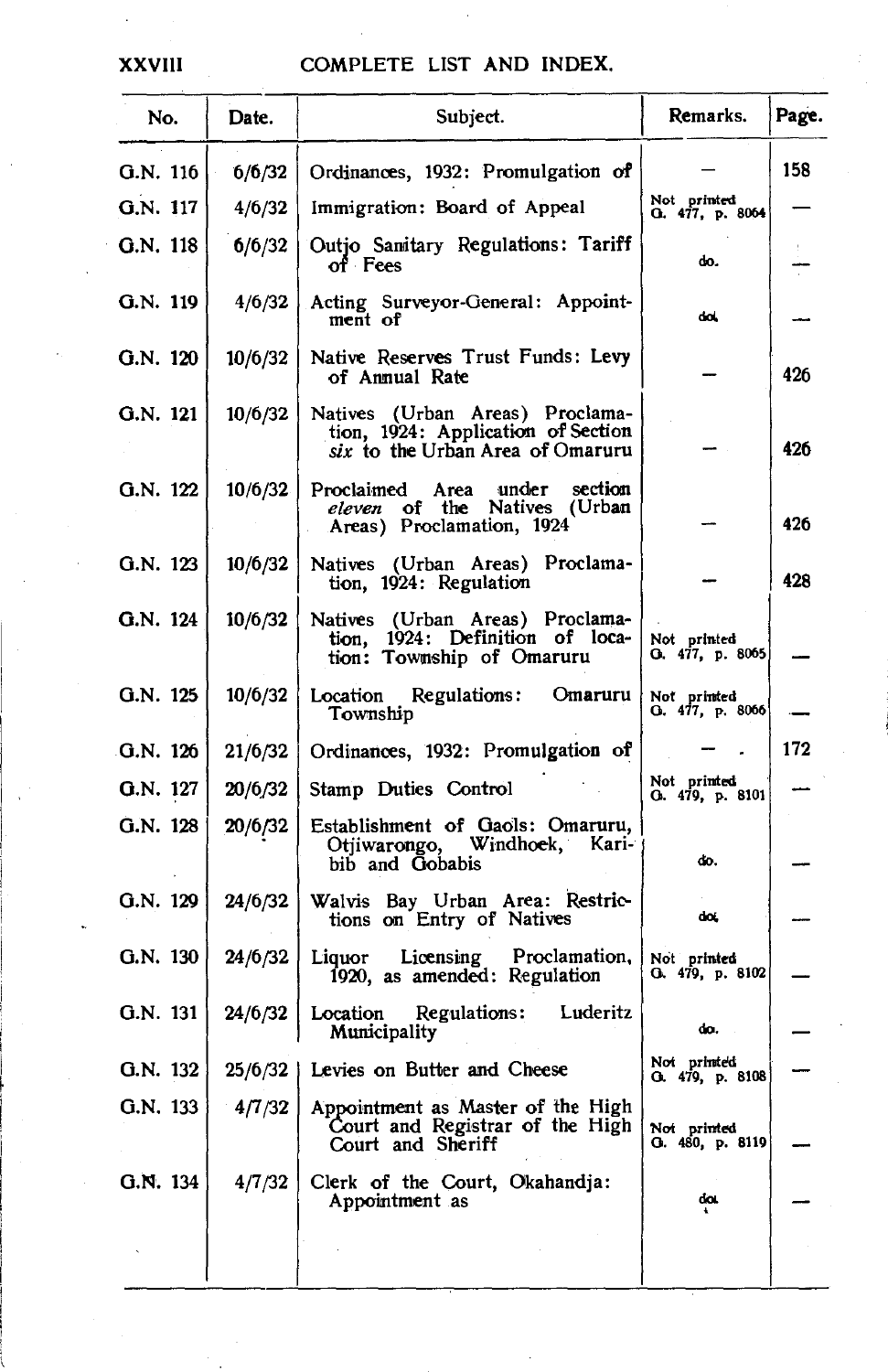| No.        | Date.   | Subject.                                                                          | Remarks.                       | Page. |
|------------|---------|-----------------------------------------------------------------------------------|--------------------------------|-------|
| G.N. 135   | 6/7/32  | Registering Officer, Keetmanshoop:<br>Appointment as                              | Not printed<br>G. 480, p. 8119 |       |
| G.N. 136   | 6/7/32  | Registering Officer, Omaruru:<br>Appointment as                                   | do.                            |       |
| G.N. 137   | 6/7/32  | Dogs: Restriction on importation of<br>bedding and other accessories              | Not printed<br>G. 480, p. 8120 |       |
| $G.N.$ 138 | 6/7/32  | Rules of the Court                                                                |                                | 428   |
| G.N. 139   | 15/7/32 | Acting Registrars of Births, Mar-<br>riages and Deaths: Appointment<br>of         | Not printed<br>G. 482, p. 8138 |       |
| $G.N.$ 140 | 20/7/32 | Sanitary Regulations, Walvis Bay:<br>Tariff of Fees                               | da.                            |       |
| G.N. 141   | 21/7/32 | Clerks of the Court, Omaruru and<br>Swakopmund: Appointment of                    | do.                            |       |
| G.N. 142   | 21/7/32 | Pound at Hochfeld No. 131, dis-<br>Okahandja: Establishment<br>trict<br>of, etc.  | Not printed<br>G. 482, p. 8139 |       |
| $G.N.$ 143 | 26/7/32 | Rehoboth Gebiet Trespassing of<br>Animals Proclamation, 1932:<br>Regulation       | do.                            |       |
| G.N. 144   | 27/7/32 | Vacancy for the Electoral Division<br>of Grootfontein                             | do.                            |       |
| G.N. 145   | 4/8/32  | Burgher Force: Appointments and<br>Promotions, District Warmbad                   | Not printed<br>G. 483, p. 8154 |       |
| G.N. 146   | 4/8/32  | Rehoboth Roads Board: Election<br>of Member                                       | do.                            |       |
| G.N. 147   | 10/8/32 | Importation of Game Meat: Caprivi<br>Zipfel                                       | do.                            |       |
| $G.N.$ 148 | 10/8/32 | Pound at Gareb, No. 137, district<br>Keetmanshoop: Establishment of<br>etc.       | Not printed<br>O. 483, p. 8155 |       |
| G.N. 149   | 10/8/32 | Marriage Officer: Appointment as                                                  | do.                            |       |
| G.N. 150   | 13/8/32 | Regulations relating to Fertilizers<br>and Farm Foods                             |                                | 434   |
| $G.N.$ 151 | 12/8/32 | Registering Officer, Electoral Divi-<br>sion of Grootfontein: Appoint-<br>ment of | Not printed<br>G. 483, p. 8165 |       |
| G.N. 152   | 12/8/32 | Special Justice of the Peace, Groot-<br>fontein: Appointment as                   | do.                            |       |
| G.N. 153   | 10/8/32 | Executive Committee: Appointment<br>of Member                                     | do.                            |       |
|            |         |                                                                                   |                                |       |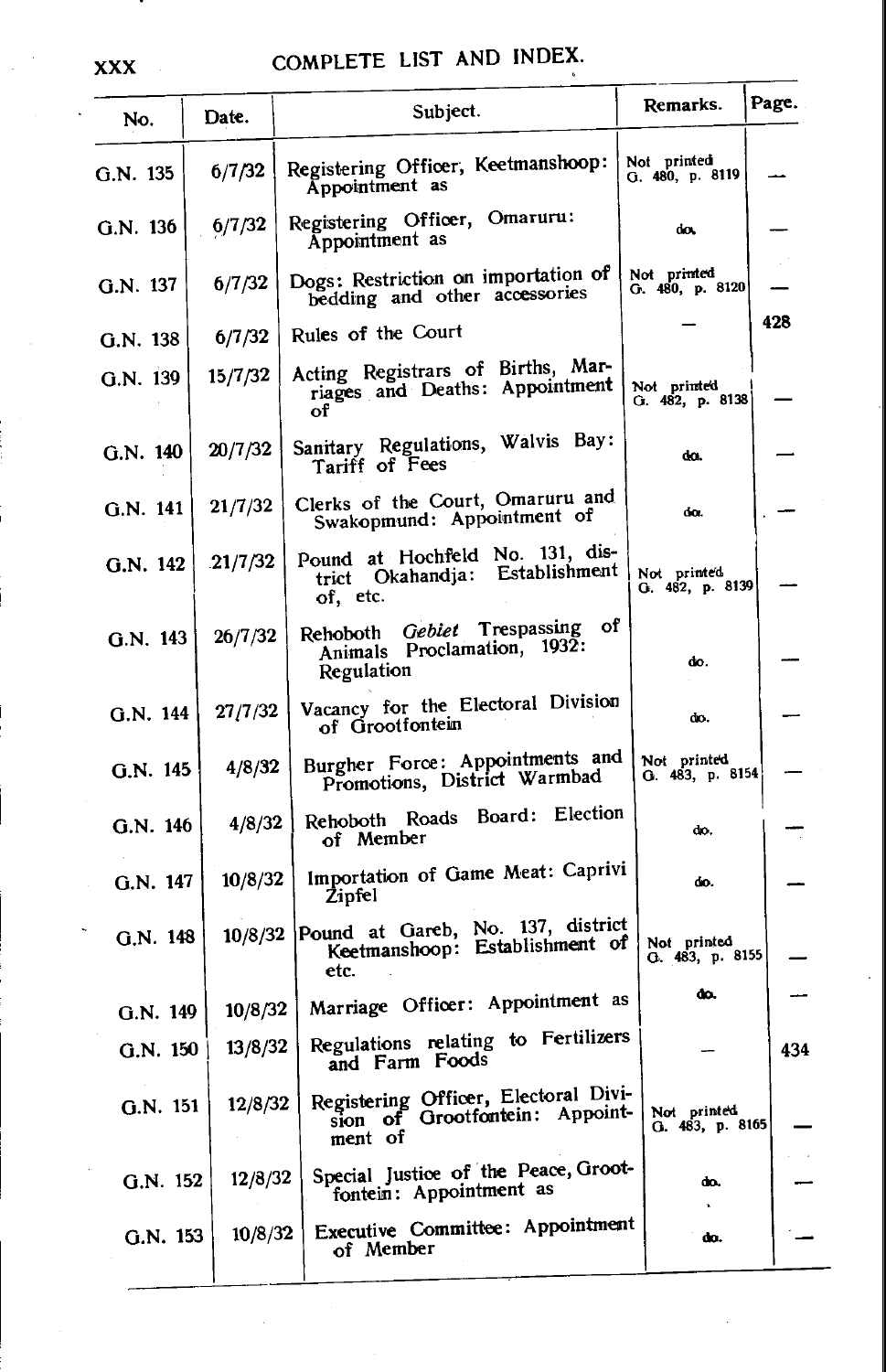#### XXXII COMPLETE LIST AND INDEX.

| No.        | Date.   | Subject.                                                                                                                     | Remarks.                        | Page. |
|------------|---------|------------------------------------------------------------------------------------------------------------------------------|---------------------------------|-------|
| G.N. 154   | 17/8/32 | Sanitary Regulations, Gibeon:<br>Tariff of Fees.                                                                             | Not printed<br>G. 484, p. 8175  |       |
| G.N. 155   | 19/8/32 | Magistrates, Grootfontein, Luderitz<br>and Okahandja: Appointment of                                                         | do.                             |       |
| G.N. 156   | 25/8/32 | Clerks of the Court, Luderitz,<br>Rehoboth.<br>Swakopmund<br>and<br>Warmbad: Appointment of                                  | do.                             |       |
| G.N. 157   | 26/8/32 | Marriage Officers: Appointments as<br>and Revocation of Appointment<br>as                                                    | do.                             |       |
| G.N. 158   | 27/8/32 | Natives (Urban Areas) Proclama-<br>tion, 1924: Application of section<br>six to Urban Area of Karibib                        |                                 | 462   |
| G.N. 159   | 27/8/32 | Proclaimed Area under<br>section<br>eleven of Natives (Urban Areas)<br>Proclamation, 1924                                    |                                 | 462   |
| G.N. 160   | 27/8/32 | Natives (Urban Areas) Proclama-<br>tion, 1924: Regulation                                                                    |                                 | 462   |
| G.N. 161   | 27/8/32 | Natives (Urban Areas) Proclama-<br>tion, 1924: Appointment of Re-<br>gistering Officer                                       | Not printed<br>О. 484, р. 8176  |       |
| G.N. 162   | 27/8/32 | Location Regulations: Karibib Urban<br>Area                                                                                  | Not printed<br>O. 484, p. 8177  |       |
| $G.N.$ 163 | 29/8/32 | Circuit Courts: Division into Circuit<br>Districts and dates, etc., of hold-<br>ing                                          | Not printed<br>0. 484, р. 8183  |       |
| G.N. 164   | 2/9/32  | Electoral Division of Grootfontein:<br>Polling Stations: Appointment of                                                      | Not printed<br>O.485, p.8195    |       |
| $G.N.$ 165 | 2/9/32  | Draft Regulations relating to the<br>payment of Fees by Patients in<br>Isolation Hospitals                                   | Nat printed<br>O. 486, p. 8198) |       |
| G.N. 166   | 12/9/32 | Commissioner of Oaths: Appoint-<br>ment as                                                                                   | do.                             |       |
| G.N. 167   | 14/9/32 | Government Notice No. 144 of the<br>27th July, 1932,, re Vacancy for<br>the Electoral Division of Groot-<br>fontein: Amended | Not printed<br>G. 486, p. 8199  |       |
| $G.N.$ 168 | 16/8/32 | Registrar of Companies: Appoint-<br>ment of                                                                                  | Not printed<br>O. 487, p. 8209  |       |
| G.N. 169   | 16/8/32 | Registrar of Deeds: Appointment<br>оf                                                                                        | do.                             |       |
| ×,         |         |                                                                                                                              |                                 |       |

 $\ddot{\phantom{a}}$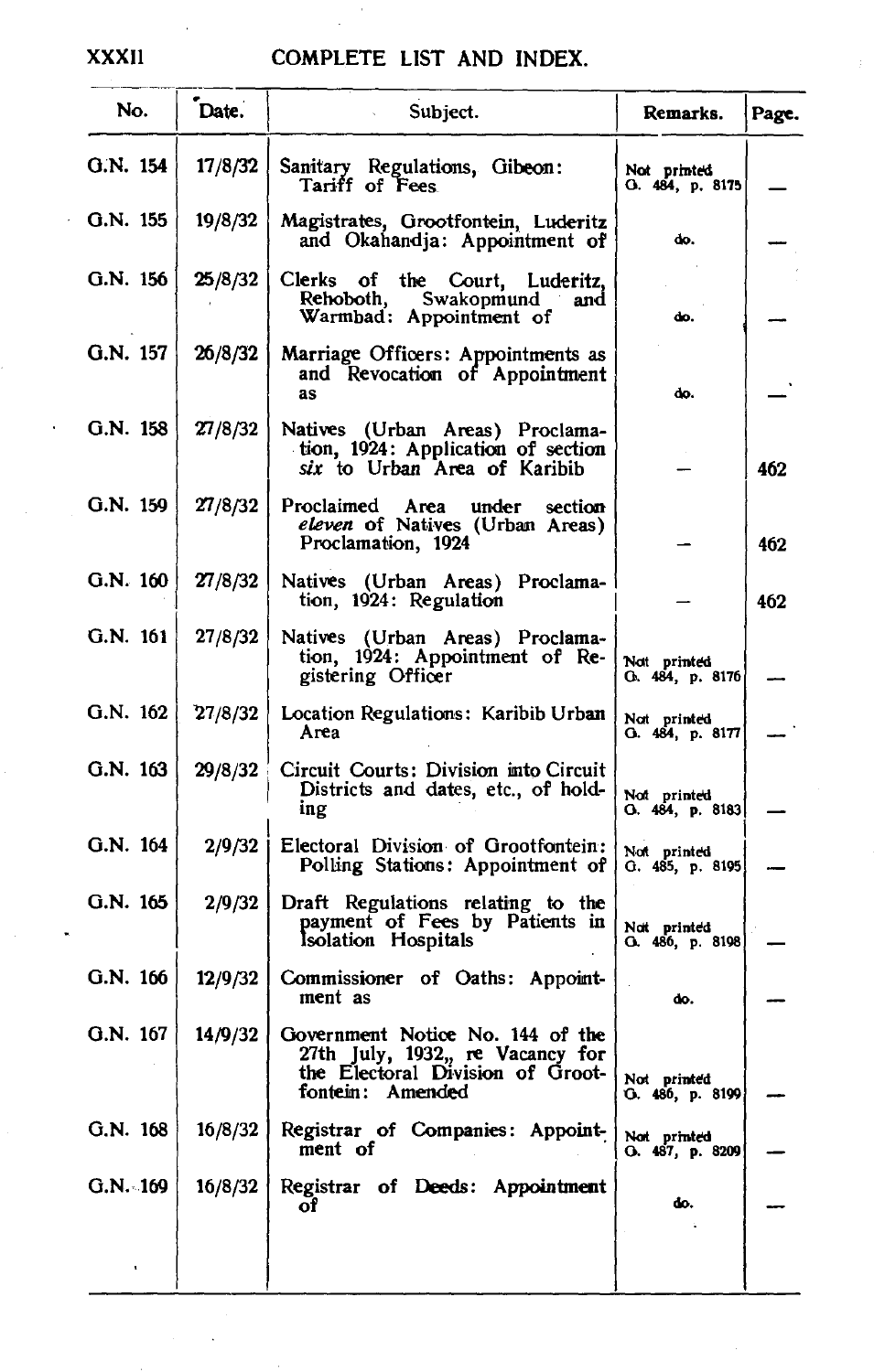### XXXIV COMPLETE LIST AND INDEX.

| Fisheries Regulations: Disposal of<br>G.N. 170<br>20/9/32<br>Offal<br>Amendment of Water Supply Regulations: Municipality of Wind-<br>G.N. 171<br>23/9/32<br>Not printed<br>G. 487, p. 8209<br>hoek<br>Clerks of the Court, Luderitz and<br>G.N. 172<br>26/9/32<br>άo.<br>Mariental: Appointment as<br>Commissioner of Oaths: Appoint-<br>26/9/32<br>G.N. 173<br>do.<br>ment as<br>Fees payable for Permit for Export<br>26/9/32<br>G.N. 174<br>of Stock: Regulation<br>Registering Officer, Electoral Di-<br>G.N. 175<br>4/10/32<br>vision of Swakopmund: Appoint-<br>Not printed<br>G. 488, p. 8229<br>ment of<br>Registering Officer, Proclaimed<br>G.N. 176<br>4/10/32<br>Area of Mariental: Appointment<br>do.<br>оf<br>Location Regulations: Swakopmund<br>G.N. 177<br>4/10/32<br>Urban Area<br>do.<br>Not printed<br>Annual Registration of Voters, 1932<br>13/10/32<br>G.N. 178<br>O. 488, p. 8226<br>Not printed<br>G.N. 179<br>Registration of Voters, 1932<br>13/10/32<br>О. 488, р. 8227<br>G.N. 180<br>Definition of Area reserved as a<br>7/10/32<br>Location situate within the Keet-<br>manshoop Town and Townlands<br>Not printed<br>G. 488, p. 8228<br>No. 150<br>Commissioner of Oaths: Appoint-<br>G.N. 181<br>13/10/32<br>άο.<br>ment as<br>5/10/32<br>Board of Management, Land Bank:<br>G.N. 182<br>do.<br>Appointment of Members<br>Second Legislative Assembly:<br>6/10/32<br>Not printed<br>G.N. 183<br>G. 488, p. 8229<br>Name of Elected Member<br>Urban Area of Omaruru: Kaffir<br>16/10/32<br>G.N. 184<br>Not printed<br>Q. 489, p. 8240<br>Beer: Powers of Search, etc.<br>G.N. 185 $31/10/32$<br>Diamond Board for South West Not printed<br>G. $489, p. .8241$<br>Africa: Appointment of Members | No. | Date. | Subject. | Remarks. | Page. |
|-----------------------------------------------------------------------------------------------------------------------------------------------------------------------------------------------------------------------------------------------------------------------------------------------------------------------------------------------------------------------------------------------------------------------------------------------------------------------------------------------------------------------------------------------------------------------------------------------------------------------------------------------------------------------------------------------------------------------------------------------------------------------------------------------------------------------------------------------------------------------------------------------------------------------------------------------------------------------------------------------------------------------------------------------------------------------------------------------------------------------------------------------------------------------------------------------------------------------------------------------------------------------------------------------------------------------------------------------------------------------------------------------------------------------------------------------------------------------------------------------------------------------------------------------------------------------------------------------------------------------------------------------------------------------------------------------------------------------------------|-----|-------|----------|----------|-------|
|                                                                                                                                                                                                                                                                                                                                                                                                                                                                                                                                                                                                                                                                                                                                                                                                                                                                                                                                                                                                                                                                                                                                                                                                                                                                                                                                                                                                                                                                                                                                                                                                                                                                                                                                   |     |       |          |          | 464   |
|                                                                                                                                                                                                                                                                                                                                                                                                                                                                                                                                                                                                                                                                                                                                                                                                                                                                                                                                                                                                                                                                                                                                                                                                                                                                                                                                                                                                                                                                                                                                                                                                                                                                                                                                   |     |       |          |          |       |
|                                                                                                                                                                                                                                                                                                                                                                                                                                                                                                                                                                                                                                                                                                                                                                                                                                                                                                                                                                                                                                                                                                                                                                                                                                                                                                                                                                                                                                                                                                                                                                                                                                                                                                                                   |     |       |          |          |       |
|                                                                                                                                                                                                                                                                                                                                                                                                                                                                                                                                                                                                                                                                                                                                                                                                                                                                                                                                                                                                                                                                                                                                                                                                                                                                                                                                                                                                                                                                                                                                                                                                                                                                                                                                   |     |       |          |          |       |
|                                                                                                                                                                                                                                                                                                                                                                                                                                                                                                                                                                                                                                                                                                                                                                                                                                                                                                                                                                                                                                                                                                                                                                                                                                                                                                                                                                                                                                                                                                                                                                                                                                                                                                                                   |     |       |          |          | 464   |
|                                                                                                                                                                                                                                                                                                                                                                                                                                                                                                                                                                                                                                                                                                                                                                                                                                                                                                                                                                                                                                                                                                                                                                                                                                                                                                                                                                                                                                                                                                                                                                                                                                                                                                                                   |     |       |          |          |       |
|                                                                                                                                                                                                                                                                                                                                                                                                                                                                                                                                                                                                                                                                                                                                                                                                                                                                                                                                                                                                                                                                                                                                                                                                                                                                                                                                                                                                                                                                                                                                                                                                                                                                                                                                   |     |       |          |          |       |
|                                                                                                                                                                                                                                                                                                                                                                                                                                                                                                                                                                                                                                                                                                                                                                                                                                                                                                                                                                                                                                                                                                                                                                                                                                                                                                                                                                                                                                                                                                                                                                                                                                                                                                                                   |     |       |          |          |       |
|                                                                                                                                                                                                                                                                                                                                                                                                                                                                                                                                                                                                                                                                                                                                                                                                                                                                                                                                                                                                                                                                                                                                                                                                                                                                                                                                                                                                                                                                                                                                                                                                                                                                                                                                   |     |       |          |          |       |
|                                                                                                                                                                                                                                                                                                                                                                                                                                                                                                                                                                                                                                                                                                                                                                                                                                                                                                                                                                                                                                                                                                                                                                                                                                                                                                                                                                                                                                                                                                                                                                                                                                                                                                                                   |     |       |          |          |       |
|                                                                                                                                                                                                                                                                                                                                                                                                                                                                                                                                                                                                                                                                                                                                                                                                                                                                                                                                                                                                                                                                                                                                                                                                                                                                                                                                                                                                                                                                                                                                                                                                                                                                                                                                   |     |       |          |          |       |
|                                                                                                                                                                                                                                                                                                                                                                                                                                                                                                                                                                                                                                                                                                                                                                                                                                                                                                                                                                                                                                                                                                                                                                                                                                                                                                                                                                                                                                                                                                                                                                                                                                                                                                                                   |     |       |          |          |       |
|                                                                                                                                                                                                                                                                                                                                                                                                                                                                                                                                                                                                                                                                                                                                                                                                                                                                                                                                                                                                                                                                                                                                                                                                                                                                                                                                                                                                                                                                                                                                                                                                                                                                                                                                   |     |       |          |          |       |
|                                                                                                                                                                                                                                                                                                                                                                                                                                                                                                                                                                                                                                                                                                                                                                                                                                                                                                                                                                                                                                                                                                                                                                                                                                                                                                                                                                                                                                                                                                                                                                                                                                                                                                                                   |     |       |          |          |       |
|                                                                                                                                                                                                                                                                                                                                                                                                                                                                                                                                                                                                                                                                                                                                                                                                                                                                                                                                                                                                                                                                                                                                                                                                                                                                                                                                                                                                                                                                                                                                                                                                                                                                                                                                   |     |       |          |          |       |
|                                                                                                                                                                                                                                                                                                                                                                                                                                                                                                                                                                                                                                                                                                                                                                                                                                                                                                                                                                                                                                                                                                                                                                                                                                                                                                                                                                                                                                                                                                                                                                                                                                                                                                                                   |     |       |          |          |       |
| Establishment and Disestablishment<br>G.N. 186<br>7/11/32<br>Not printed<br>G. 491, p. 8255<br>of Pounds, etc.                                                                                                                                                                                                                                                                                                                                                                                                                                                                                                                                                                                                                                                                                                                                                                                                                                                                                                                                                                                                                                                                                                                                                                                                                                                                                                                                                                                                                                                                                                                                                                                                                    |     |       |          |          |       |
| Special Justice of the Peace, Outjo:<br>7/11/32<br>G.N. 187<br>đο,<br>Appointment of                                                                                                                                                                                                                                                                                                                                                                                                                                                                                                                                                                                                                                                                                                                                                                                                                                                                                                                                                                                                                                                                                                                                                                                                                                                                                                                                                                                                                                                                                                                                                                                                                                              |     |       |          |          |       |
| Not printed<br>G. 492, p. 8267<br>Marriage Officer: Appointment as<br>16/11/32<br>G.N. 188                                                                                                                                                                                                                                                                                                                                                                                                                                                                                                                                                                                                                                                                                                                                                                                                                                                                                                                                                                                                                                                                                                                                                                                                                                                                                                                                                                                                                                                                                                                                                                                                                                        |     |       |          |          |       |